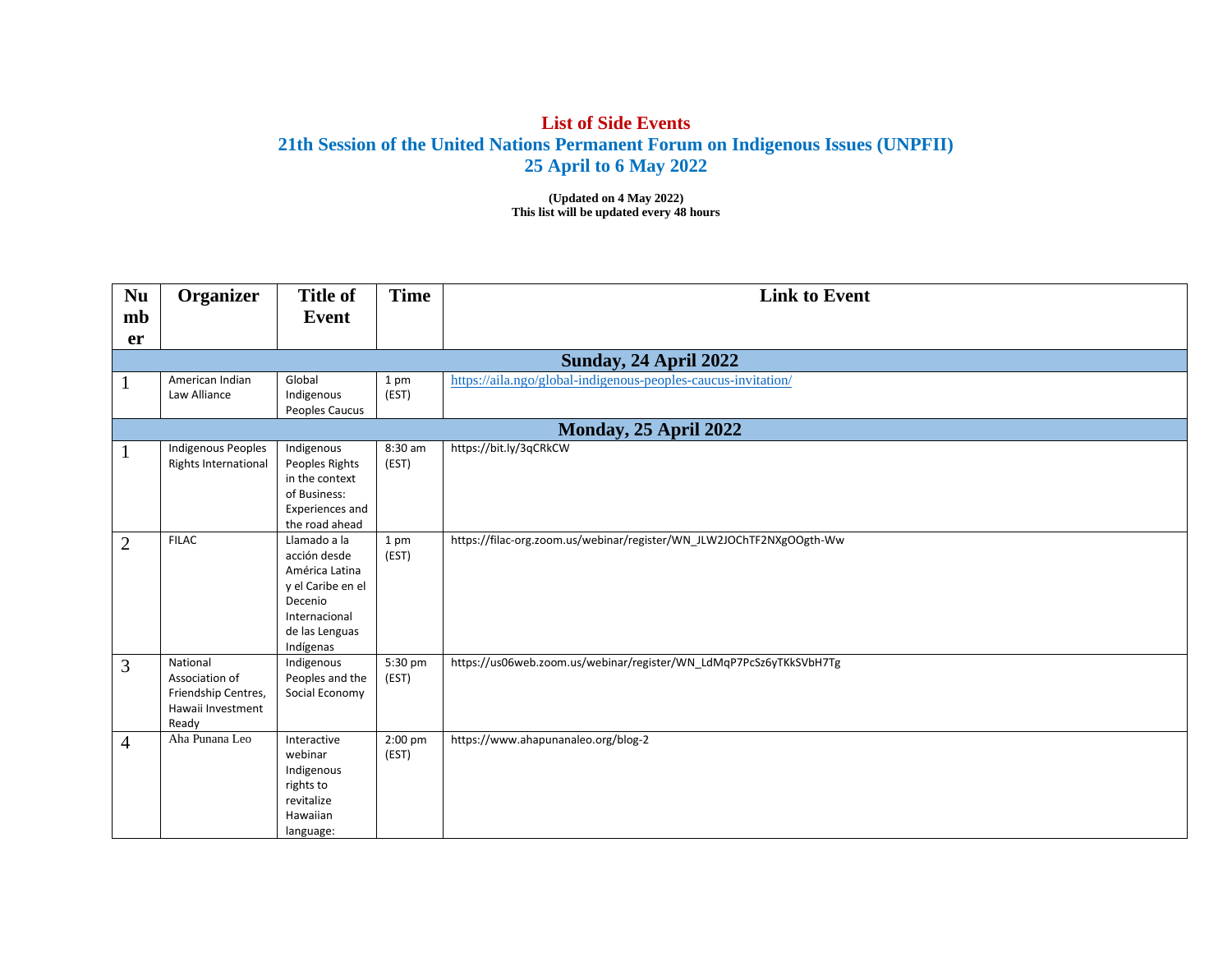|                |                          | Insights from        |       |                                                                                                           |
|----------------|--------------------------|----------------------|-------|-----------------------------------------------------------------------------------------------------------|
|                |                          | Hawaiiân             |       |                                                                                                           |
|                |                          | grassroots           |       |                                                                                                           |
|                |                          | movement             |       |                                                                                                           |
| 5              | Explorers Club,          | Linking              | 10 am | https://www.explorers.org/calendar-of-events/linking-education-ecotourism-and-human-rights-in-the-arctic/ |
|                | Harvard University,      | Education,           | (EST) |                                                                                                           |
|                | and the Polar            | Ecotourism and       |       |                                                                                                           |
|                | Institute, Wilson        | Indigenous           |       |                                                                                                           |
|                | Center For Scholars      | Rights in the        |       |                                                                                                           |
|                |                          | Arctic               |       |                                                                                                           |
|                |                          |                      |       |                                                                                                           |
| 6              | <b>Permanent Mission</b> | Economic             | 7 pm  | https://isc-sac-gc-ca.zoom.us/meeting/register/tZwocO-uqzwjGtab9EVbFWYCn0cnU6yzLCU6                       |
|                | of Canada to the         | Reconciliation       | (EST) |                                                                                                           |
|                | <b>UN</b>                | and the              |       |                                                                                                           |
|                |                          | Implementation       |       |                                                                                                           |
|                |                          | of the United        |       |                                                                                                           |
|                |                          | Nations              |       |                                                                                                           |
|                |                          | Declaration on       |       |                                                                                                           |
|                |                          | the Rights of        |       |                                                                                                           |
|                |                          | Indigenous           |       |                                                                                                           |
|                |                          | Peoples /            |       |                                                                                                           |
|                |                          | Réconciliation       |       |                                                                                                           |
|                |                          | économique et        |       |                                                                                                           |
|                |                          | mise en œuvre        |       |                                                                                                           |
|                |                          | de la                |       |                                                                                                           |
|                |                          | Déclaration des      |       |                                                                                                           |
|                |                          | <b>Nations Unies</b> |       |                                                                                                           |
|                |                          | sur les droits       |       |                                                                                                           |
|                |                          | des peuples          |       |                                                                                                           |
|                |                          | autochtones /        |       |                                                                                                           |
|                |                          | Reconciliación       |       |                                                                                                           |
|                |                          |                      |       |                                                                                                           |
|                |                          | económica e          |       |                                                                                                           |
|                |                          | implementació        |       |                                                                                                           |
|                |                          | n de la              |       |                                                                                                           |
|                |                          | Declaración de       |       |                                                                                                           |
|                |                          | las Naciones         |       |                                                                                                           |
|                |                          | Unidas sobre         |       |                                                                                                           |
|                |                          | los Derechos de      |       |                                                                                                           |
|                |                          | los Pueblos          |       |                                                                                                           |
|                |                          | Indígenas            |       |                                                                                                           |
| $\overline{7}$ | Tinhinan, Acal,          | « La decennie        | 9 am  | https://uqam.zoom.us/j/83758964870                                                                        |
|                | CMA, Dignité             | des langues          | (EST) |                                                                                                           |
|                | Pygmées and              | autochtones          |       |                                                                                                           |
|                | <b>ADJMOR</b>            | (DILA) 2022          |       |                                                                                                           |
|                |                          | 2032 : Des           |       |                                                                                                           |
|                | African Indigenous       | promesses a lâ       |       |                                                                                                           |
|                | Peoples' Network         | action               |       |                                                                                                           |
|                |                          |                      |       |                                                                                                           |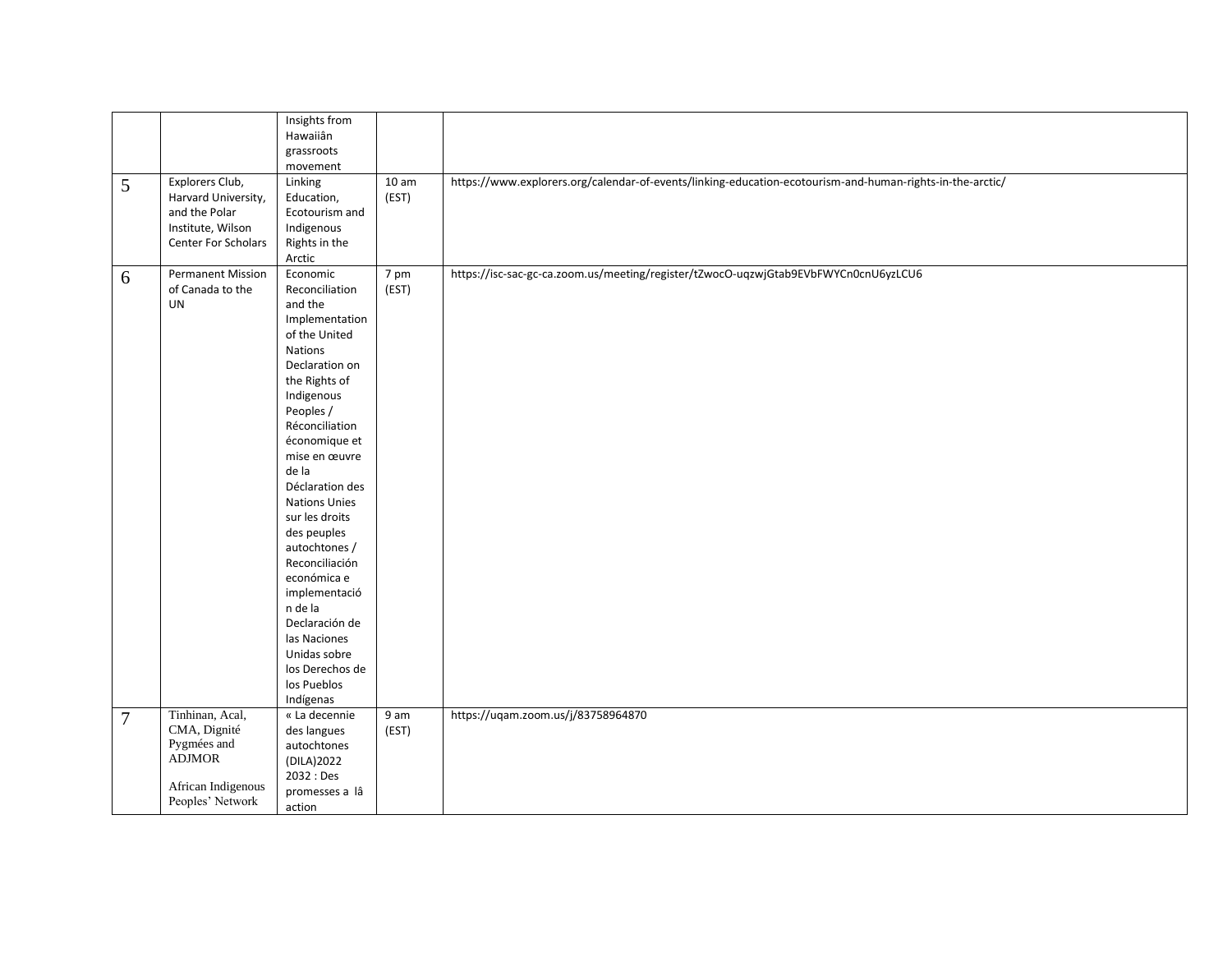| 8              | American Indian<br>Community House                                                                                                                                                           | American<br>Indian<br>Community<br>House<br>reception for all<br>Indigenous<br>peoples                                                                                             | 5 pm<br>(EST)     | https://drive.google.com/file/d/1faZw_kz1ZljnxEbEciQVdKRaMiFnSwjg/view?usp=drivesdk |
|----------------|----------------------------------------------------------------------------------------------------------------------------------------------------------------------------------------------|------------------------------------------------------------------------------------------------------------------------------------------------------------------------------------|-------------------|-------------------------------------------------------------------------------------|
|                |                                                                                                                                                                                              |                                                                                                                                                                                    |                   | Tuesday, 26 April 2022                                                              |
| 1              | International Indian<br>Treaty Council; UN<br>Special<br>Rapporteuron<br><b>Toxics and Human</b><br>Rights; Centro para<br>la Autonomía y<br>Desarollo de los<br>Pueblos Indígenas<br>(CAPI) | Toxics and<br>indigenous<br>peoples: due<br>diligence, FPIC<br>and<br>environmental<br>violence                                                                                    | 12:00 pm<br>(EST) | https://us02web.zoom.us/webinar/register/WN_Auass4OVTjWRld9bU7DpwA                  |
| $\overline{2}$ | Electoral Tribunal<br>of the Federal<br>Judiciary of Mexico                                                                                                                                  | Political<br>participation of<br>indigenous<br>peoples and<br>communities<br>from a<br>comparative<br>perspective                                                                  | 11:00 am<br>(EST) | https://us02web.zoom.us/j/88543594327                                               |
| 3              | IWGIA and Inter-<br>American<br>Commission on<br>Human Rights                                                                                                                                | Presentation of<br>the<br>Interamerican<br>Commission on<br>Human Rights<br>thematic report<br>on the Right to<br>Self-<br>Determination<br>of Indigenous<br>and Tribal<br>Peoples | 1 pm<br>(EST)     | https://us06web.zoom.us/webinar/register/WN_5rGmO6SCRQ2WvFfeAkqNVg                  |
| $\overline{4}$ | International<br>Indigenous<br>Women's Forum<br>FIMI, Girls Not<br><b>Brides: The Global</b><br>Partnership to End<br>Child Marriage, and                                                    | Child, Early and<br>Forced<br>Marriages and<br>Unions in<br>Indigenous<br>Communities in<br>Latin America:                                                                         | 12:00 pm<br>(EST) | https://us06web.zoom.us/meeting/register/tZEtcOCgpzoqHNytgFobGHpuu3mVt3z5-QNO       |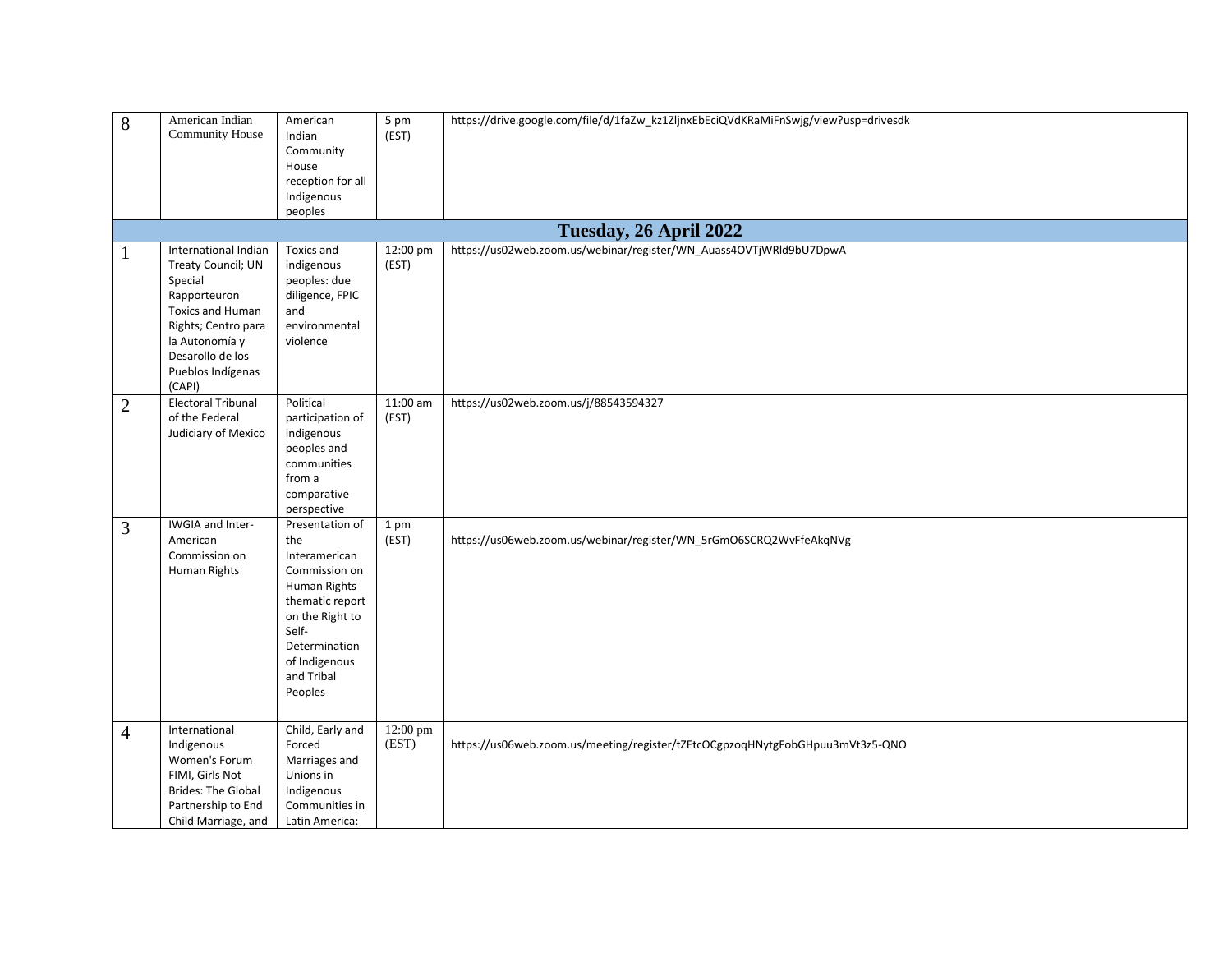|   | the Continental<br>Network of<br>Indigenous Women<br>from the Americas<br><b>ECMIA</b>                                                                                 | An urgent call<br>for action                                                                                                                                               |                                                                                                                                                                                                                  |                                                                               |
|---|------------------------------------------------------------------------------------------------------------------------------------------------------------------------|----------------------------------------------------------------------------------------------------------------------------------------------------------------------------|------------------------------------------------------------------------------------------------------------------------------------------------------------------------------------------------------------------|-------------------------------------------------------------------------------|
| 5 | Women's Earth and<br><b>Climate Action</b><br>Network                                                                                                                  | Indigenous<br>Women<br>Leading Efforts<br>to Uphold<br>Indigenous<br>Rights,<br>Sovereignty,<br>and Due<br>Diligence with<br>Financial<br>Institutions and<br>Corporations | Indigeno<br>$\,$ us<br>Women<br>Leading<br>Efforts to<br>Uphold<br>Indigeno<br><b>us</b><br>Rights,<br>Sovereig<br>nty, and<br>Due<br>Diligence<br>with<br>Financial<br>Institutio<br>ns and<br>Corporati<br>ons | https://us02web.zoom.us/meeting/register/tZAkduyhqTIvHdbvgV9lfAiBqj1YOLqLvpk3 |
| 6 | Observatorio dos<br>Direitos Humanos<br>dos Povos<br>Indigenas Isolados<br>e de Recente<br>Contato (OPI);<br>COIAB:<br>UNIVAJA, Nia<br>Tero, Tribal Link<br>Foundation | Violence and<br>the Violation of<br>Rights of<br>Isolated<br>Indigenous<br>Peoples in Brazil                                                                               | 11:30 am<br>(EST)                                                                                                                                                                                                | https://undp.zoom.us/meeting/register/tZAodOqppzMvH9Q5HFbMBRUutA5cNty0jiVd    |
| 7 | Land is Life;<br><b>Indigenous Peoples</b><br>Rights International<br>(IPRI)                                                                                           | Strengthening<br>the Collective<br>Security of<br>Indigenous<br>Defenders                                                                                                  | 11 am<br>(EST)                                                                                                                                                                                                   | https://us02web.zoom.us/webinar/register/WN_OnvX6_yTSeK3JU3yt_Hh9w            |
| 8 | Dominican<br>Leadership<br>Conference                                                                                                                                  | Mining in<br>indigenous<br>territories in<br>the Amazon: a<br>reality that<br>affects peoples'<br>autonomy,                                                                | 4 pm<br>(EST)                                                                                                                                                                                                    | https://us02web.zoom.us/j/81762713343                                         |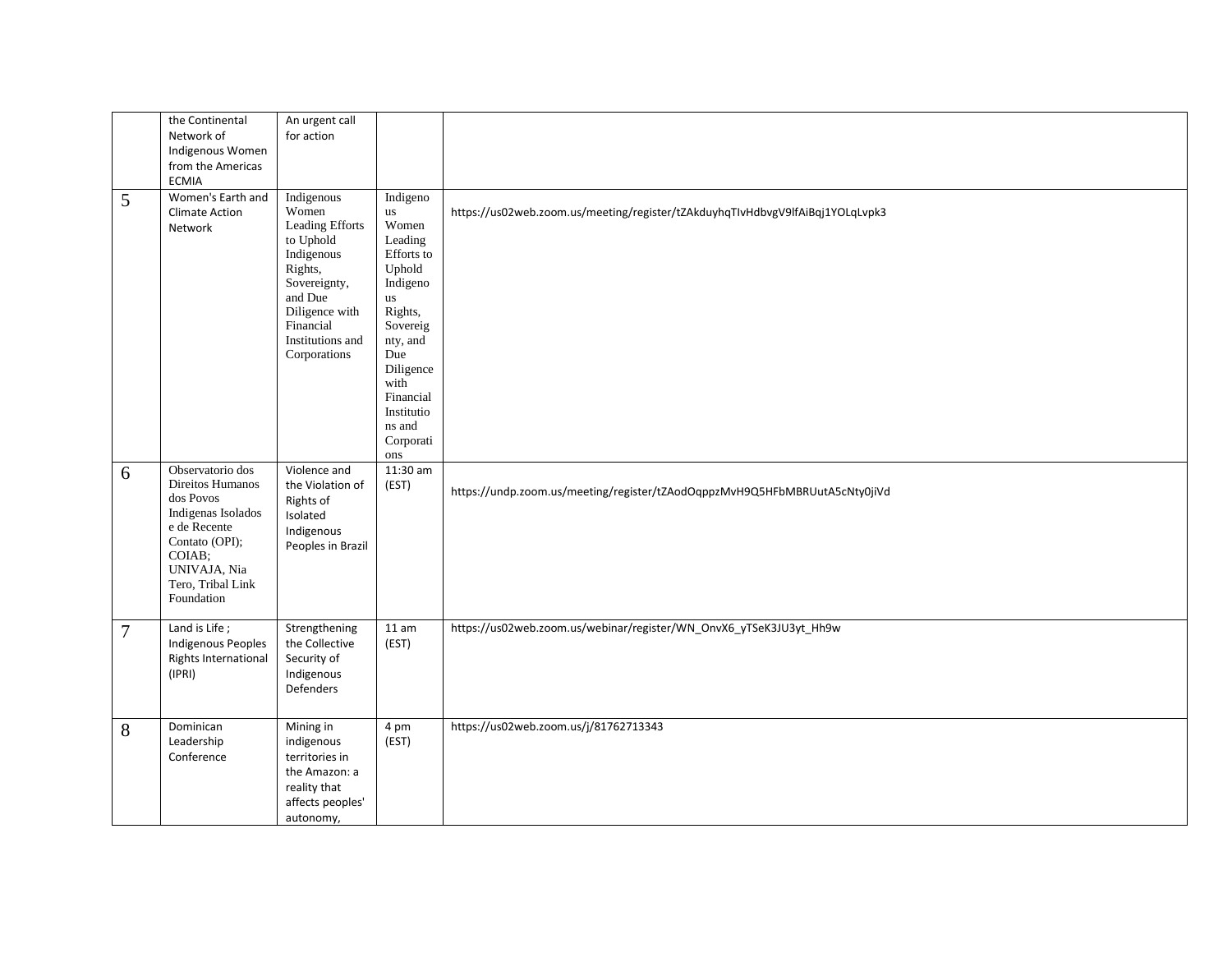|    |                           | violation of              |          |                                                                                     |
|----|---------------------------|---------------------------|----------|-------------------------------------------------------------------------------------|
|    |                           | human rights,             |          |                                                                                     |
|    |                           | the role of               |          |                                                                                     |
|    |                           | companies and             |          |                                                                                     |
|    |                           | states.                   |          |                                                                                     |
| 9  | <b>Indigenous Peoples</b> | Digest/Annual             | 9:30 am  | https://us02web.zoom.us/webinar/register/WN_h-_Sc5mPQWKyThjdYOO4hw                  |
|    | Right International       | Report side               | (EST)    |                                                                                     |
|    |                           | event                     |          |                                                                                     |
| 10 | FAO & McGill              | FPIC for Climate          | 12 pm    | https://fao.zoom.us/webinar/register/WN_UPc2EH_jTJO2wpJp1KTcJg                      |
|    | University                | Action:                   | (EST)    |                                                                                     |
|    |                           | Acknowledging             |          |                                                                                     |
|    |                           | Indigenous                |          |                                                                                     |
|    |                           | Peoples as                |          |                                                                                     |
|    |                           | Guardians for             |          |                                                                                     |
|    |                           | Biodiversity              |          |                                                                                     |
| 11 | <b>FILAC</b>              | Los Pueblos               | 11:30 am | https://filac-org.zoom.us/webinar/register/WN_p8n4M16LT6aTpl6B-M9x_w                |
|    |                           | Indígenas y la            | (EST)    |                                                                                     |
|    |                           | implementació             |          |                                                                                     |
|    |                           | n de los                  |          |                                                                                     |
|    |                           | principios                |          |                                                                                     |
|    |                           | rectores sobre            |          |                                                                                     |
|    |                           | Empresas y                |          |                                                                                     |
|    |                           | Derechos                  |          |                                                                                     |
|    |                           | Humanos                   |          |                                                                                     |
| 12 | <b>Permanent Mission</b>  | Indigenous                | 1:15 pm  | https://isc-sac-gc-ca.zoom.us/meeting/register/tZIsf-iuqj0oHdx1wSfvdZcCKYFSjjfBXPIt |
|    | of Canada to the          | lands: Free,              | (EST)    |                                                                                     |
|    | <b>United Nations</b>     | Prior and                 |          |                                                                                     |
|    |                           | Informed                  |          |                                                                                     |
|    |                           | Consent in the<br>climate |          |                                                                                     |
|    |                           | transition /              |          |                                                                                     |
|    |                           | Terres                    |          |                                                                                     |
|    |                           | autochtones:              |          |                                                                                     |
|    |                           | Consentement              |          |                                                                                     |
|    |                           | libre, préalable          |          |                                                                                     |
|    |                           | et éclairé dans           |          |                                                                                     |
|    |                           | la transition             |          |                                                                                     |
|    |                           | climatique /              |          |                                                                                     |
|    |                           | Tierras                   |          |                                                                                     |
|    |                           | Indígenas:                |          |                                                                                     |
|    |                           | Consentimiento            |          |                                                                                     |
|    |                           | Libre, Previo e           |          |                                                                                     |
|    |                           | Informado en la           |          |                                                                                     |
|    |                           | Transición                |          |                                                                                     |
|    |                           | Climática                 |          |                                                                                     |
| 13 | Native Council of         | Canada's Bill C-          | 10:00 am | https://us02web.zoom.us/j/84084824323?pwd=VEpFT3FoendRcVoyOG95QkVNYWgwUT09          |
|    | Nova Scotia               | 15 and UNDRIP             | (EST)    |                                                                                     |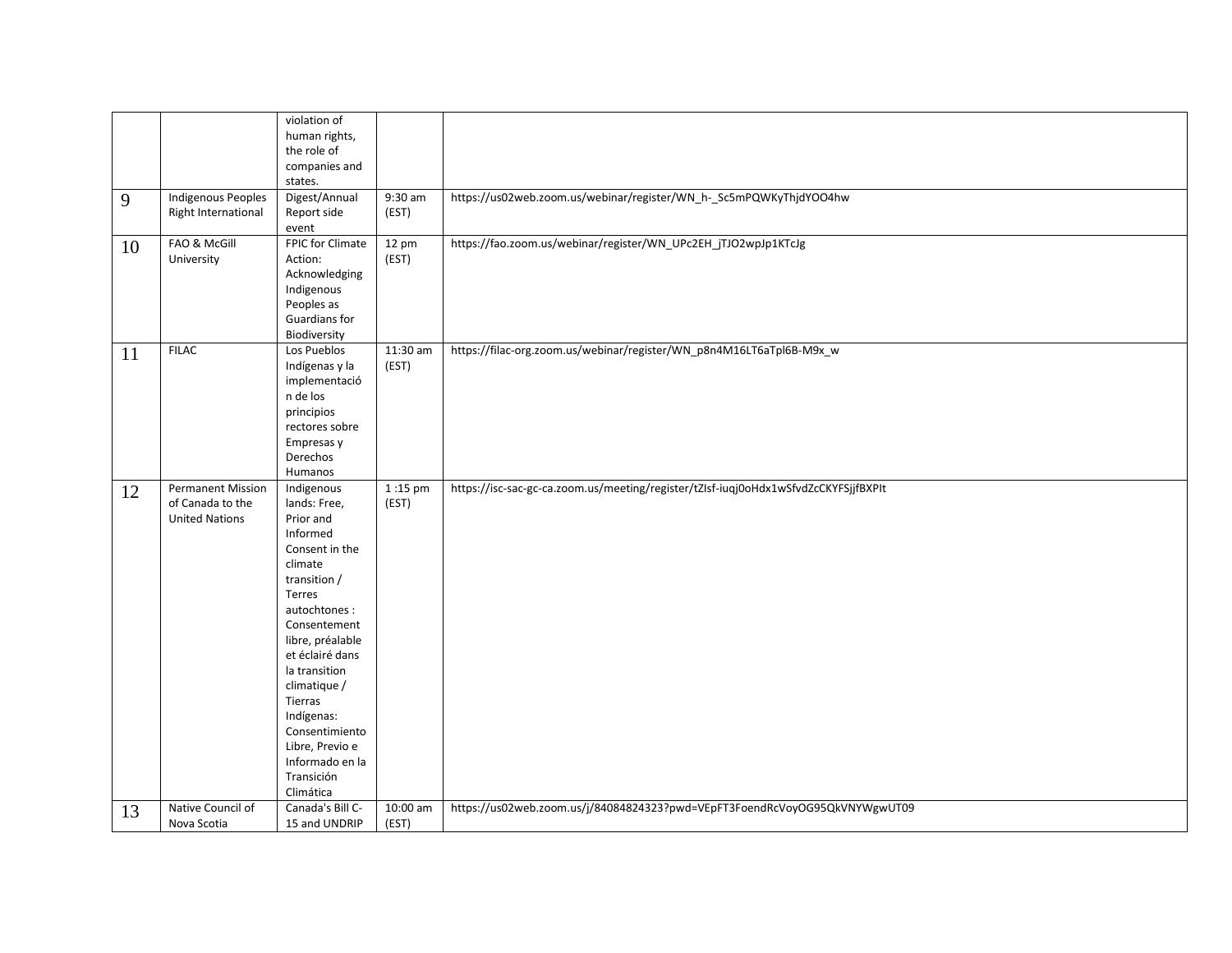| 14             | <b>UNESCO</b>                                                                                     | From Global to<br>Local: Making<br>the<br>International<br>Decade of<br>Action for<br>Indigenous<br>Languages                                                                           | 1:00 pm<br>(EST)  | https://unesco-org.zoom.us/webinar/register/WN_EwPextADQ-WcoPOsGTPeVQ                                                                                                                                                                                                                      |
|----------------|---------------------------------------------------------------------------------------------------|-----------------------------------------------------------------------------------------------------------------------------------------------------------------------------------------|-------------------|--------------------------------------------------------------------------------------------------------------------------------------------------------------------------------------------------------------------------------------------------------------------------------------------|
| 15             | Conselho<br>Indigenista<br>Missionrio CIMI                                                        | Mining in<br>indigenous<br>territories in<br>the Amazon: a<br>reality that<br>affects peoples'<br>autonomy,<br>violation of<br>human rights,<br>the role of<br>companies and<br>states. | 4:00 pm<br>(EST)  | https://us02web.oom.us/meeting/register/tZAkduyhaTlvHdbvgV9lfAiBq/1YOLqLvpk3                                                                                                                                                                                                               |
| 16             | <b>Tribal Link</b><br>Foundation,<br>Ofrenda Fest, Nana<br>Marina Cruz, Maya<br>Tzu'tujil Ajq'iij | Maya Tzu'tujil<br>Cacao<br>Ceremony<br>Offering by<br>Nana Marina<br>Cruz for UNPFII<br>Participants                                                                                    | 7 pm<br>(EST)     | The event will take place IN PERSON at Hampton Inn Grand Central Hotel, 231 E 43rd St. Interested persons should register by using the<br>following link: https://www.eventbrite.com/e/maya-tzutujil-cacao-ceremony-offering-by-nana-marina-4-unpfii-participants-tickets-<br>325288465557 |
|                |                                                                                                   |                                                                                                                                                                                         |                   | Wednesday, 27 April 2022                                                                                                                                                                                                                                                                   |
|                | <b>International Work</b>                                                                         | Indigenous                                                                                                                                                                              | 10 am             | https://us06web.zoom.us/webinar/register/WN_chtkkrppS8io7KJ-uBNdoQ                                                                                                                                                                                                                         |
|                | Group for<br><b>Indigenous Affairs</b>                                                            | Peoples Rights<br>and<br>Development<br>on the Ground:<br>Indigenous Data<br>to secure rights                                                                                           | (EST)             |                                                                                                                                                                                                                                                                                            |
| $\overline{2}$ | International<br>Funders for<br><b>Indigenous Peoples</b><br>(IFIP)                               | Challenges and<br>Opportunities<br>around FPIC &<br>Role of<br>Philanthropic<br>Communities in<br>its<br>Implementation                                                                 | 11:00 am<br>(EST) | https://internationalfundersforindigen.box.com/s/60z27gmopiaknmu61pkttxwjfwfst58x                                                                                                                                                                                                          |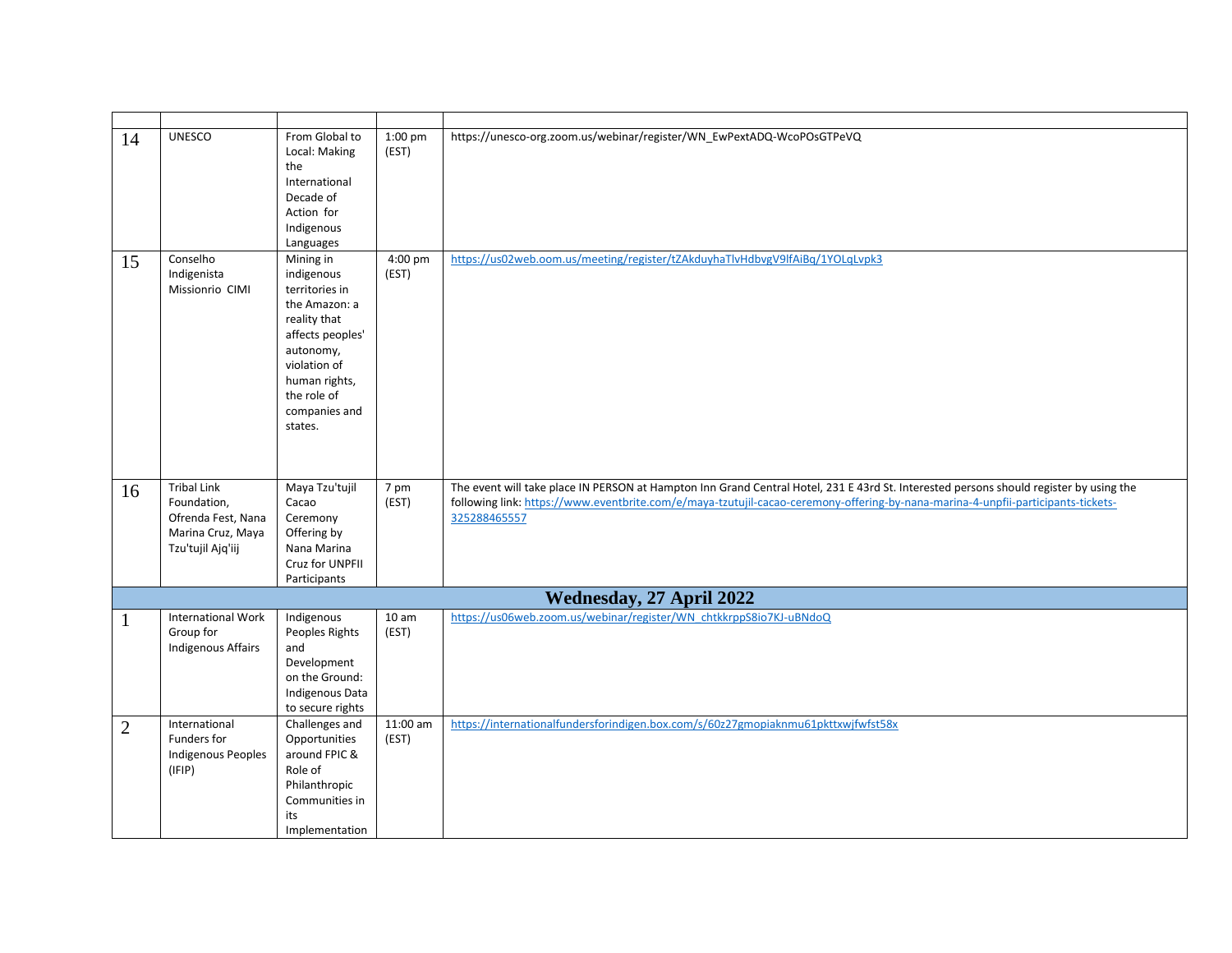| 3              | UNDP, Nia Tero,           | Saving Big           | 9.30 am  | https://undp.zoom.us/meeting/register/tZcpcOyhqT0sGdKmjmneKk0BNII-TGyHyNaR |
|----------------|---------------------------|----------------------|----------|----------------------------------------------------------------------------|
|                | UNIVAJA, Forests          | Forest to Save       | (EST)    |                                                                            |
|                | for Life Partnership      | the Planet:          |          |                                                                            |
|                |                           | Book Launch          |          |                                                                            |
|                |                           | and Discussion       |          |                                                                            |
| $\overline{4}$ | <b>Indigenous Peoples</b> | <b>Annual Report</b> | 9:30 am  | https://bit.ly/IPRIAnnualReport2021                                        |
|                | Rights International      | on                   | (EST)    |                                                                            |
|                |                           | Criminalization,     |          |                                                                            |
|                |                           | Violence and         |          |                                                                            |
|                |                           | Impunity             |          |                                                                            |
|                |                           | Against              |          |                                                                            |
|                |                           | Indigenous           |          |                                                                            |
|                |                           | Peoples              |          |                                                                            |
|                | <b>Global Greengrants</b> | Indigenous           | 10 am    | https://us02web.zoom.us/webinar/register/WN_3DcptZ8XQeudtlEHEF7pgA         |
| 5              |                           | Voices on the        |          |                                                                            |
|                | Fund; Land is Life        |                      | (EST)    |                                                                            |
|                |                           | Global 30x30         |          |                                                                            |
|                |                           | Initiative and       |          |                                                                            |
|                |                           | Philanthropy's       |          |                                                                            |
|                |                           | Response             |          |                                                                            |
| 6              | Cultural Survival,        | On the               | 11:15 am | https://tinyurl.com/unpfii27                                               |
|                | <b>Minority Rights</b>    | Frontlines:          | (EST)    |                                                                            |
|                | Group, Maya               | Criminalization      |          |                                                                            |
|                | Leaders of                | of                   |          |                                                                            |
|                | Southern Belize           | &Violenceagain       |          |                                                                            |
|                |                           | st Indigenous        |          |                                                                            |
|                |                           | Peoples and          |          |                                                                            |
|                |                           | Indigenous           |          |                                                                            |
|                |                           | LandDefenders.       |          |                                                                            |
|                |                           | /En primera          |          |                                                                            |
|                |                           | línea: la            |          |                                                                            |
|                |                           | conservación de      |          |                                                                            |
|                |                           | fortalezas           |          |                                                                            |
|                |                           | desplaza a los       |          |                                                                            |
|                |                           | Pueblos              |          |                                                                            |
|                |                           | Indígenas y          |          |                                                                            |
|                |                           | criminaliza a los    |          |                                                                            |
|                |                           | defensores de        |          |                                                                            |
|                |                           | las tierras          |          |                                                                            |
|                |                           | Indígenas            |          |                                                                            |
| $\overline{7}$ | Dominican                 | Conversation         | 2 pm     | https://us02web.zoom.us/j/81878191223                                      |
|                | Leadership                | between North        | (EST)    |                                                                            |
|                | Conference                | and South            |          |                                                                            |
|                |                           | Indigenous           |          |                                                                            |
|                |                           | Women:               |          |                                                                            |
|                |                           | Transmitting         |          |                                                                            |
|                |                           |                      |          |                                                                            |
|                |                           | culture and          |          |                                                                            |
|                |                           | language to          |          |                                                                            |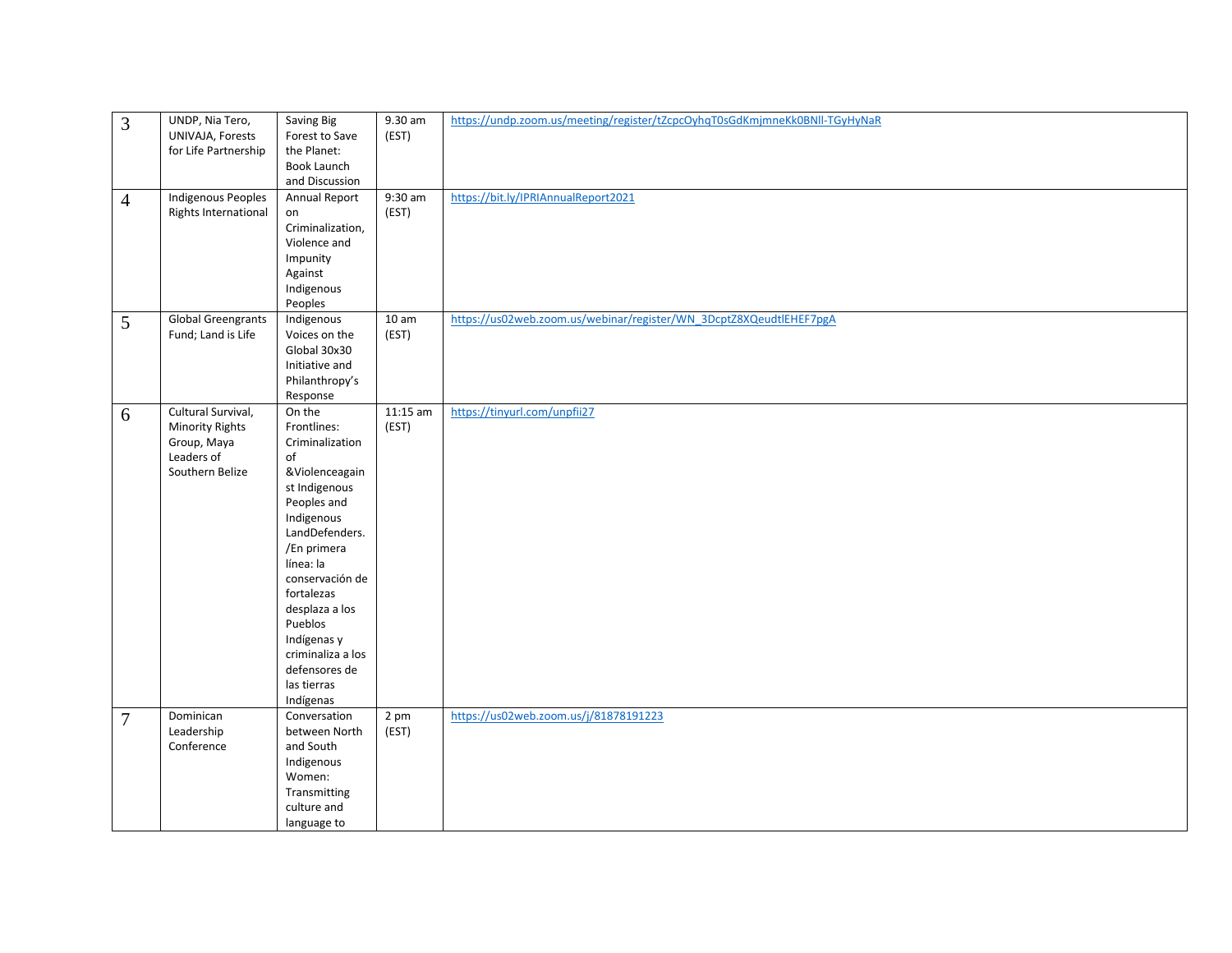| 8  | Secretaria nacional<br>- DF-Brazil                                                                                                                                                                                                                                                        | next<br>generation.<br>English and<br>Spanish<br>translation<br>Povos 8olos8ció<br>em isolamento<br>voluntario: os<br>80los8ci da                                                  | 11:30 am<br>(EST)          | Meeting https://us02web.zoom.us/j/84141661390<br>Meeting ID: 841 4166 1390 |
|----|-------------------------------------------------------------------------------------------------------------------------------------------------------------------------------------------------------------------------------------------------------------------------------------------|------------------------------------------------------------------------------------------------------------------------------------------------------------------------------------|----------------------------|----------------------------------------------------------------------------|
|    |                                                                                                                                                                                                                                                                                           | 8olos8ción<br>territorial                                                                                                                                                          |                            |                                                                            |
| 9  | International<br>Committee of<br><b>Indigenous Peoples</b><br>of Russia (ICIPR),<br><b>Information Agency</b><br>"Indigenous<br>Russia", Cultural<br>Survival,<br>International<br>Indigenous Fund<br>For Development<br>and Solidarity<br>(Batani), Society for<br>Threatened<br>Peoples | #AnswerUsElon<br>Musk campaign<br>lessons:<br>Nornickel<br>"indigenous<br>policy» as a<br>reflection of the<br>state control of<br>indigenous<br>peoples in the<br>Russian Arctic. | $1:00 \text{ pm}$<br>(EST) | https://us06web.zoom.us/webinar/register/WN_8bvPt0LZQGq-jApCmZDugg         |
| 10 | Franciscans<br>International                                                                                                                                                                                                                                                              | From Human<br><b>Rights Due</b><br>Diligence to<br>Corporate<br>Accountability-<br>Ensuring the<br>Protection of<br>the Rights of<br>Indigenous<br>Peoples                         | 5 pm<br>(EST)              | https://bit.ly/UNPFII21                                                    |
| 11 | The Institute for<br>Gender and<br>Development<br>Studies, The<br>University of the<br>West Indies,<br>Trinidad and<br>Tobago                                                                                                                                                             | Expressions of<br>Maroon<br>Indigeneity                                                                                                                                            | 1:00 pm<br>(EST)           | https://bridgew.zoom.us/j/98095823155                                      |
| 12 | Indigenous World<br>Association / Guild<br>of the Jaguar,<br>Quetzal and Stellar                                                                                                                                                                                                          | <b>COLONIZATI</b><br>ON, LAND<br><b>AND</b><br>DECOLONIZA                                                                                                                          | 6 pm<br>(EST)              | https://bit.ly/decolnyc                                                    |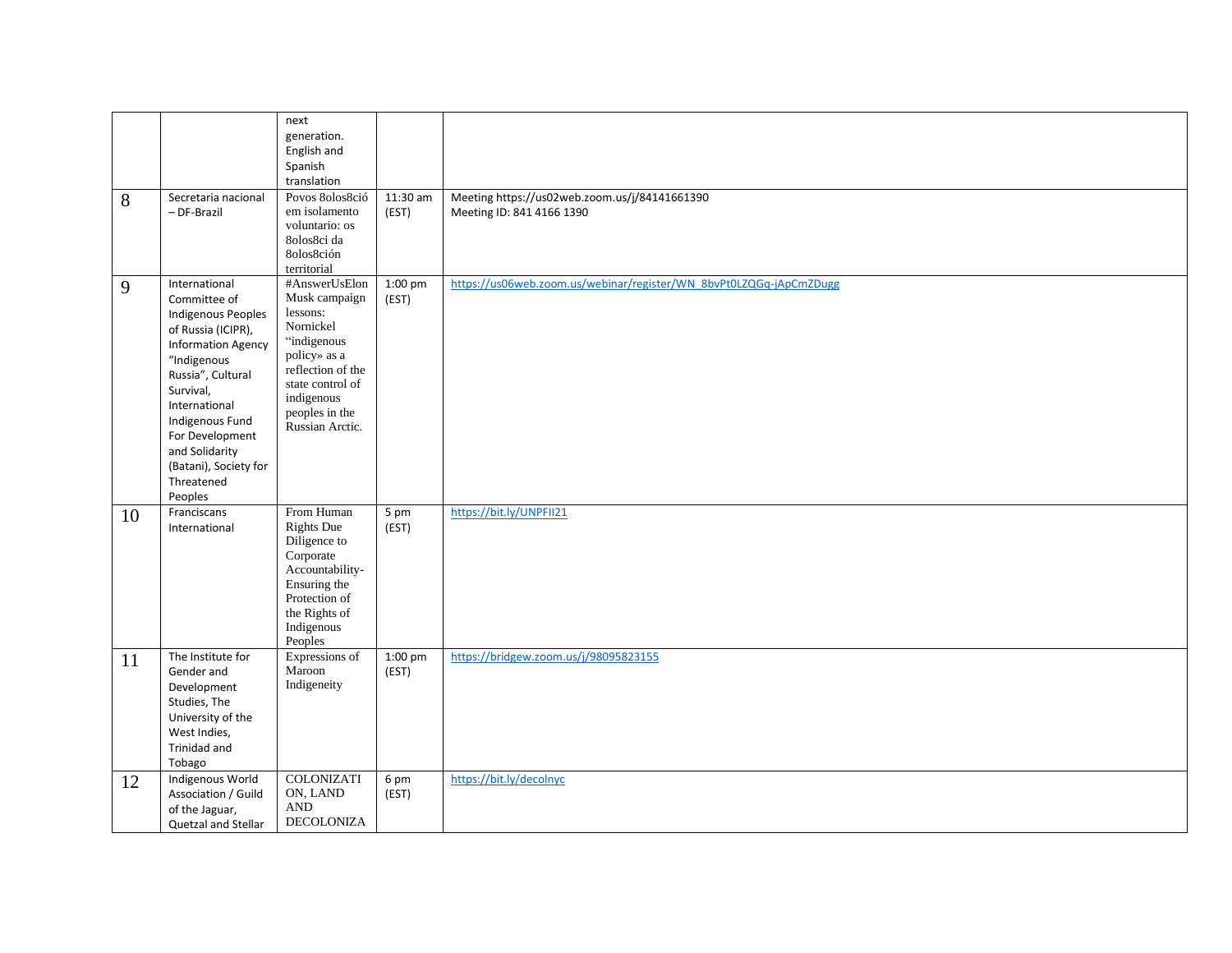|                | Serpent for               | TION:                        |                  |                                                                                                                                        |
|----------------|---------------------------|------------------------------|------------------|----------------------------------------------------------------------------------------------------------------------------------------|
|                | Decolonization            | Indigenous                   |                  |                                                                                                                                        |
|                |                           | Perspectives                 |                  |                                                                                                                                        |
|                |                           | Towards                      |                  |                                                                                                                                        |
|                |                           | Sovereignty &                |                  |                                                                                                                                        |
|                |                           | Self-                        |                  |                                                                                                                                        |
|                |                           | Determination                |                  |                                                                                                                                        |
| 13             | Zomi Innkuan USA,         | The language of              | 10 <sub>am</sub> | https://cu.law/AILP.SideEvent3                                                                                                         |
|                | Inc.                      | love for the                 | (EST)            |                                                                                                                                        |
|                |                           | world                        |                  |                                                                                                                                        |
| 14             | Asia Indigenous           | Strengthening                | 8 am             | https://aippnet.org/event/unpfii-side-event-strengthening-democracies-in-asia-through-recognition-of-indigenous-peoples-right-to-self- |
|                | Peoples Pact              | democracies in               | (EST)            | determination-as-enshrined-in-the-undrip/                                                                                              |
|                |                           | Asia through                 |                  |                                                                                                                                        |
|                |                           | recognition of<br>Indigenous |                  |                                                                                                                                        |
|                |                           | Peoples right to             |                  |                                                                                                                                        |
|                |                           | self-                        |                  |                                                                                                                                        |
|                |                           | determination                |                  |                                                                                                                                        |
|                |                           | as enshrined in              |                  |                                                                                                                                        |
|                |                           | the UNDRIP                   |                  |                                                                                                                                        |
| 15             | Conselho                  | <b>PPII</b> Voluntary        | $11:30$ am       | https://us02web.zoom.us/j/84141661390                                                                                                  |
|                | Indigenista               | Isolation.                   | (EST)            |                                                                                                                                        |
|                | <b>Missionario CIMI</b>   | Alisamiento                  |                  |                                                                                                                                        |
|                |                           | Voluntario                   |                  |                                                                                                                                        |
|                |                           |                              |                  | Thursday, 28 April 2022                                                                                                                |
| 1              | Pawanka Fund, Nia         | Presentation of              | 1 pm             | https://www.wayfinderscircle.org                                                                                                       |
|                | Tero, Council of          | the Wayfinders               | (EST)            |                                                                                                                                        |
|                | Elders                    | Circle                       |                  |                                                                                                                                        |
|                |                           | Governance                   |                  |                                                                                                                                        |
|                |                           | Report                       |                  |                                                                                                                                        |
| $\overline{2}$ | International Work        | Launch of The                | 1 pm             | https://us06web.zoom.us/webinar/register/WN_qrOPfaM0TZWm3bg-P-Q9gA                                                                     |
|                | Group for                 | Indigenous                   | (EST)            |                                                                                                                                        |
|                | <b>Indigenous Affairs</b> | World 2022-                  |                  |                                                                                                                                        |
|                |                           | Avoiding a new               |                  |                                                                                                                                        |
|                |                           | normal:                      |                  |                                                                                                                                        |
|                |                           | Indigenous                   |                  |                                                                                                                                        |
|                |                           | women on the                 |                  |                                                                                                                                        |
|                |                           | frontline                    |                  |                                                                                                                                        |
| $\overline{3}$ | <b>FILAC</b>              | Derechos de los              | 11:30 am         | https://filac-org.zoom.us/webinar/register/WN_kp7vgDXpRAu9k1mK4qhQyA                                                                   |
|                |                           | Pueblos                      | (EST)            |                                                                                                                                        |
|                |                           | Indígenas en                 |                  |                                                                                                                                        |
|                |                           | relación con la              |                  |                                                                                                                                        |
|                |                           | matriz                       |                  |                                                                                                                                        |
|                |                           | energética                   |                  |                                                                                                                                        |
|                |                           | mundial                      |                  |                                                                                                                                        |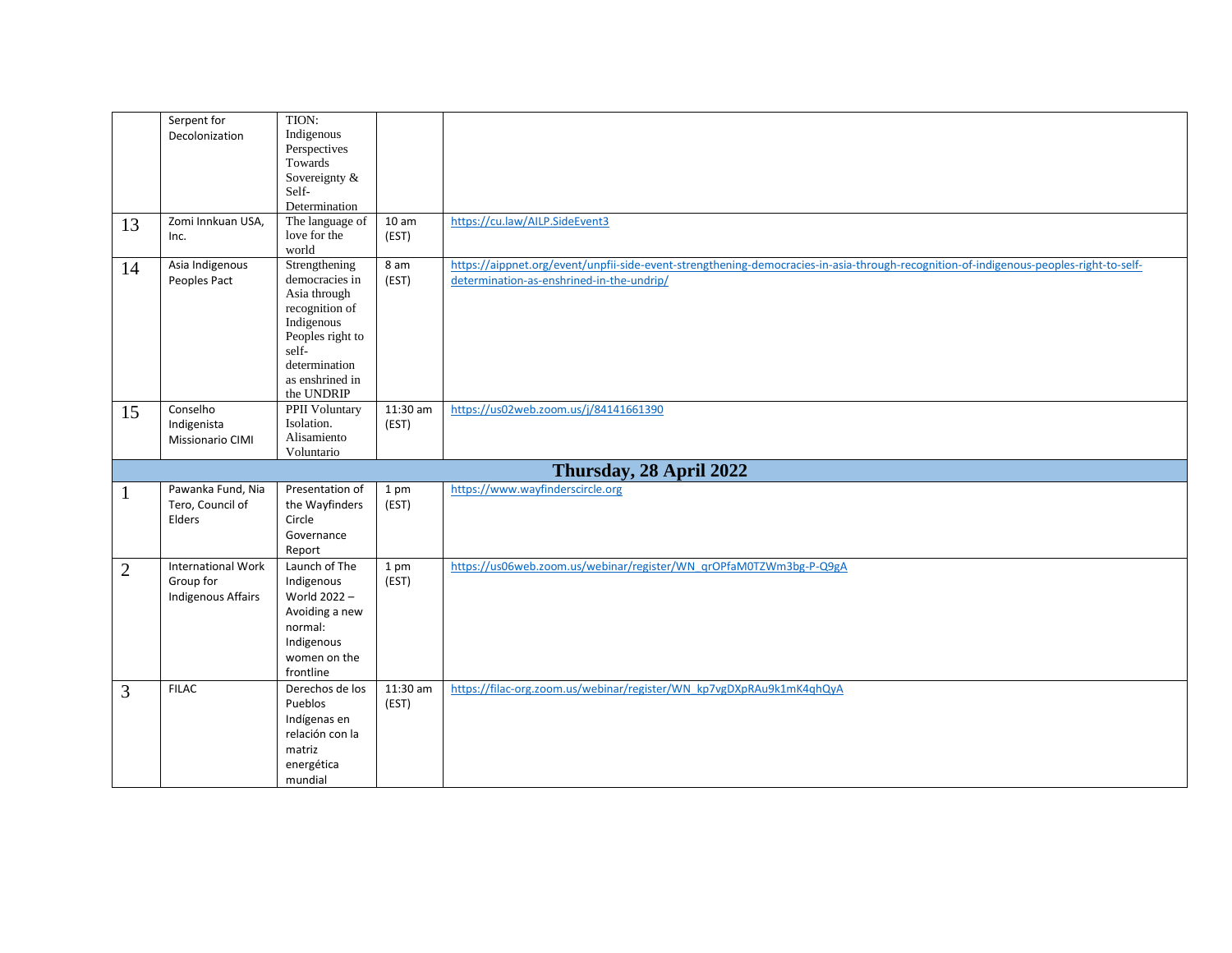| $\overline{4}$ | Organized by FAO<br>and the Global Hub<br>on Indigenous<br>Peoples' Food<br>systems                                                                                                                                                                                                                               | Indigenous<br>Peoples'<br>Biocentric<br>Restoration:<br>How<br>Indigenous<br>Peoples' food<br>systems inform<br>cosmogonic<br>restoration<br>processes | $12:00-$<br>$1:00$ pm $($<br>EST)<br>$6:00-$<br>7:00pm (<br>Rome) | https://fao.zoom.us/webinar/register/WN_3vtrSG-gR7u4tZNdN_n9RQ     |
|----------------|-------------------------------------------------------------------------------------------------------------------------------------------------------------------------------------------------------------------------------------------------------------------------------------------------------------------|--------------------------------------------------------------------------------------------------------------------------------------------------------|-------------------------------------------------------------------|--------------------------------------------------------------------|
| 5              | New Zealand<br><b>Nurses</b><br>Organisation                                                                                                                                                                                                                                                                      | Protecting our<br>rights as<br>Indigenous<br>health warriors<br>in the pursuit of<br>wellbeing                                                         | 4 pm<br>$\overline{\text{(EST)}}$                                 | To be provided                                                     |
| 6              | Secretariat of the<br>Convention on<br>Biological<br>Diversity (SCBD),<br>International<br>Indigenous Forum<br>on Biodiversity<br>(IIFB), Indigenous<br>Womens<br>Biodiversity<br>Network (IWBN),<br>Red de Mujeres<br>Indigenas sobre<br>Biodiversidad<br>(RMIB), Forest<br>Peoples Programme<br>(FPP), Nia Tero | Indigenous<br>Peoples and the<br>Post-2020<br>Global<br>Biodiversity<br>Framework:<br>Opportunities<br>for actions and<br>collaboration                | 11:30 am<br>(EST)                                                 | https://us02web.zoom.us/webinar/register/WN_4LCaVv6jTLmaZJUHwm7l3Q |
| $\overline{7}$ | Land is Life                                                                                                                                                                                                                                                                                                      | Unfree, Late<br>and Uninformed<br>Consent from<br>Ethiopia to Asia                                                                                     | 1 pm<br>$\overline{\text{EST}}$                                   | https://us02web.zoom.us/webinar/register/WN_w23nPcUMTtm4V2yFuS9-qQ |
| 8              | Native Council of<br>Prince Edward<br>Island                                                                                                                                                                                                                                                                      | Self-jurisdiction<br>and the<br>Implementation<br>of Indigenous                                                                                        | 11:00 am<br>(EST)                                                 | https://us06web.zoom.us/j/82511907860                              |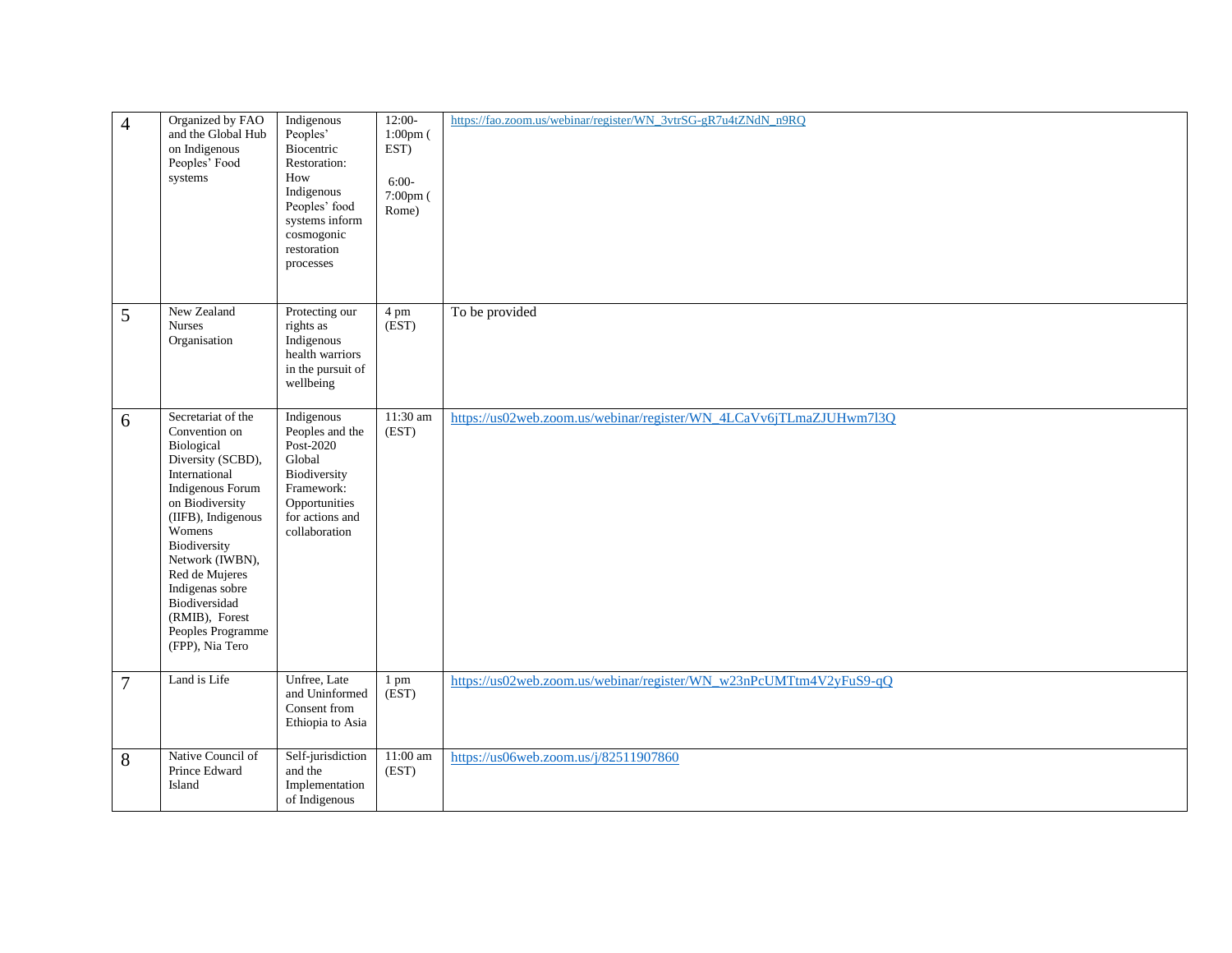|                |                                                                                                                                                                                                                                                                                                                              | Child Welfare<br>Legislation                                                                                                                                                        |                     |                                                                            |
|----------------|------------------------------------------------------------------------------------------------------------------------------------------------------------------------------------------------------------------------------------------------------------------------------------------------------------------------------|-------------------------------------------------------------------------------------------------------------------------------------------------------------------------------------|---------------------|----------------------------------------------------------------------------|
| 9              | International<br>Association for the<br>Advancement of<br>Innovative<br>Approaches to<br>Global Challenges<br>IAAI<br>www.glocha.info<br>(in the context of<br>the<br>DigitalArt4Climate<br>initiative<br>https://digitalart4cli<br>mate.space/) $\&$<br>Voices of<br>Amerikua -<br>https://voicesofame<br>rikua.net/ et al. | Indigenous<br>(Young)<br>Creatives<br>Empowerment<br>through Digital<br>Art (NFTs)                                                                                                  | 10:00 am<br>(EST)   | https://www.glocha.org/unpfii2022-side-event/                              |
| 10             | <b>CLUB OHADA</b><br><b>THIES</b>                                                                                                                                                                                                                                                                                            | Vers<br>l'autonomisatio<br>n des peuples<br>indigenes apres<br>$Covid-19$                                                                                                           | 04:00 pm<br>(EST)   | www.ohada.org                                                              |
|                |                                                                                                                                                                                                                                                                                                                              |                                                                                                                                                                                     |                     | Friday, 29 April 2022                                                      |
|                | Flying eagle woman<br>fund + peace<br>development fund-<br>methodist church                                                                                                                                                                                                                                                  | Memorial for<br>Esmeralda<br>Brown and<br>Patricia Rivera<br>Ryes                                                                                                                   | 6:00 pm<br>(EST)    | In person: 777 UN Plaza East 44 street and First Ave (The church building) |
| $\overline{2}$ | Cultural Survival,<br>Women4Biodiversit<br>y, International<br>Indigenous Forum<br>on Biodiversity                                                                                                                                                                                                                           | Indigenous<br>Peoples, Human<br>Rights<br>Principles, and<br>FPIC in the<br>Post-2020<br>Global<br>Biodiversity<br>Framework/<br>Pueblos<br>Indígenas,<br>Principios de<br>Derechos | $11:15$ am<br>(EST) | https://tinyurl.com/unpfii29                                               |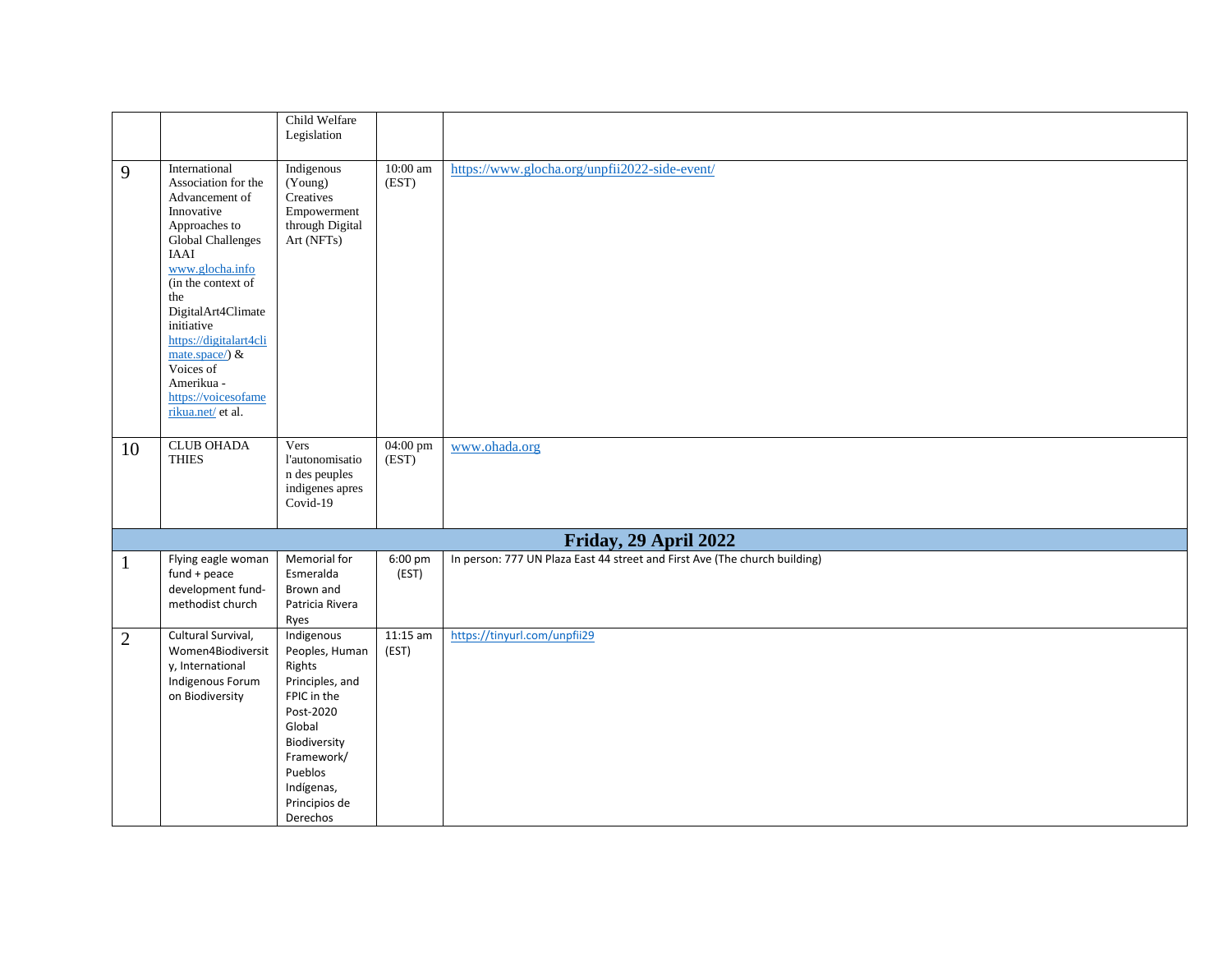|                |                           | Humanos y CLPI      |             |                                                                                                                                     |
|----------------|---------------------------|---------------------|-------------|-------------------------------------------------------------------------------------------------------------------------------------|
|                |                           | en el Marco         |             |                                                                                                                                     |
|                |                           |                     |             |                                                                                                                                     |
|                |                           | Global de           |             |                                                                                                                                     |
|                |                           | Biodiversidad       |             |                                                                                                                                     |
|                |                           | Post-2020           |             |                                                                                                                                     |
| 3              | <b>FILAC</b>              | Experiencias de     | 11:30 am    | https://filac-org.zoom.us/webinar/register/WN_rRAjLnnfSTqDcs3-5uncvw                                                                |
|                |                           | resiliencia de      | (EST)       |                                                                                                                                     |
|                |                           | las juventudes y    |             |                                                                                                                                     |
|                |                           | mujeres             |             |                                                                                                                                     |
|                |                           | indígenas para      |             |                                                                                                                                     |
|                |                           | el logro del        |             |                                                                                                                                     |
|                |                           | Desarrollo          |             |                                                                                                                                     |
|                |                           | Sostenible          |             |                                                                                                                                     |
|                | <b>Instituto Nacional</b> | Acciones de         | $1:00$ pm   | https://www.gob.mx/inpi/es/articulos/acciones-de-mexico-en-2022-en-cumplimiento-del-decenio-internacional-de-las-lenguas-indigenas- |
| $\overline{4}$ |                           |                     |             |                                                                                                                                     |
|                | de los Pueblos            | México en 2022      | (EST)       | 2022-2032?idiom=es                                                                                                                  |
|                | Indígenas (Mexico)        | en                  |             |                                                                                                                                     |
|                |                           | cumplimiento        |             |                                                                                                                                     |
|                |                           | del Decenio         |             |                                                                                                                                     |
|                |                           | Internacional       |             |                                                                                                                                     |
|                |                           | de las Lenguas      |             |                                                                                                                                     |
|                |                           | Indígenas           |             |                                                                                                                                     |
| 5              | Asociación                | Socializar el rol   | 12:00 pm    | https://us02web.zoom.us/j/83510797391?pwd=ODAzVW1jUXRPTUEwTTFDZTlnWEhgZz09                                                          |
|                | Sobrevivencia             | de las mujeres      | (EST)       |                                                                                                                                     |
|                | Cultural                  | en los medios       |             |                                                                                                                                     |
|                |                           | de                  |             |                                                                                                                                     |
|                |                           | comunicación        |             |                                                                                                                                     |
|                |                           | comunitarios y      |             |                                                                                                                                     |
|                |                           |                     |             |                                                                                                                                     |
|                |                           | el aporte de las    |             |                                                                                                                                     |
|                |                           | mujeres en el       |             |                                                                                                                                     |
|                |                           | desarrollo local.   |             |                                                                                                                                     |
| 6              | The Danish                | Addressing          | 7:45-8:45   | https://us06web.zoom.us/webinar/register/WN_7uRblk5BQx-6DQQPuLqF2g                                                                  |
|                | Institute of Human        | human rights of     | am (EST)    |                                                                                                                                     |
|                | Rights and IWGIA,         | Indigenous          |             |                                                                                                                                     |
|                | co-sponsored by           | Peoples in SDG      | $1:45-2:45$ |                                                                                                                                     |
|                | the Indigenous            | 14 and the Blue     | pm (Rom     |                                                                                                                                     |
|                | Peoples' Major            | Economy             | e)          |                                                                                                                                     |
|                | Group for                 |                     |             |                                                                                                                                     |
|                | Sustainable               |                     |             |                                                                                                                                     |
|                | Development and           |                     |             |                                                                                                                                     |
|                | supported by FAO.         |                     |             |                                                                                                                                     |
|                | Asia Indigenous           | The Right to        | 9:00 PM     | https://aippnet.org/event/unpfii-side-event-the-right-to-free-prior-informed-consent-and-the-duty-of-due-diligence-business-and-    |
| $\overline{7}$ | Peoples Pact,             | Free Prior          | (EST)       |                                                                                                                                     |
|                | Diplomacy                 | Informed            |             | the-rights-of-indigenous-peoples/                                                                                                   |
|                | Training                  | Consent and the     |             |                                                                                                                                     |
|                | Programme,                | Duty of Due         |             |                                                                                                                                     |
|                | <b>International Work</b> | Diligence:          |             |                                                                                                                                     |
|                | Group for                 | <b>Business</b> and |             |                                                                                                                                     |
|                |                           |                     |             |                                                                                                                                     |
|                | <b>Indigenous Affairs</b> | the Rights of       |             |                                                                                                                                     |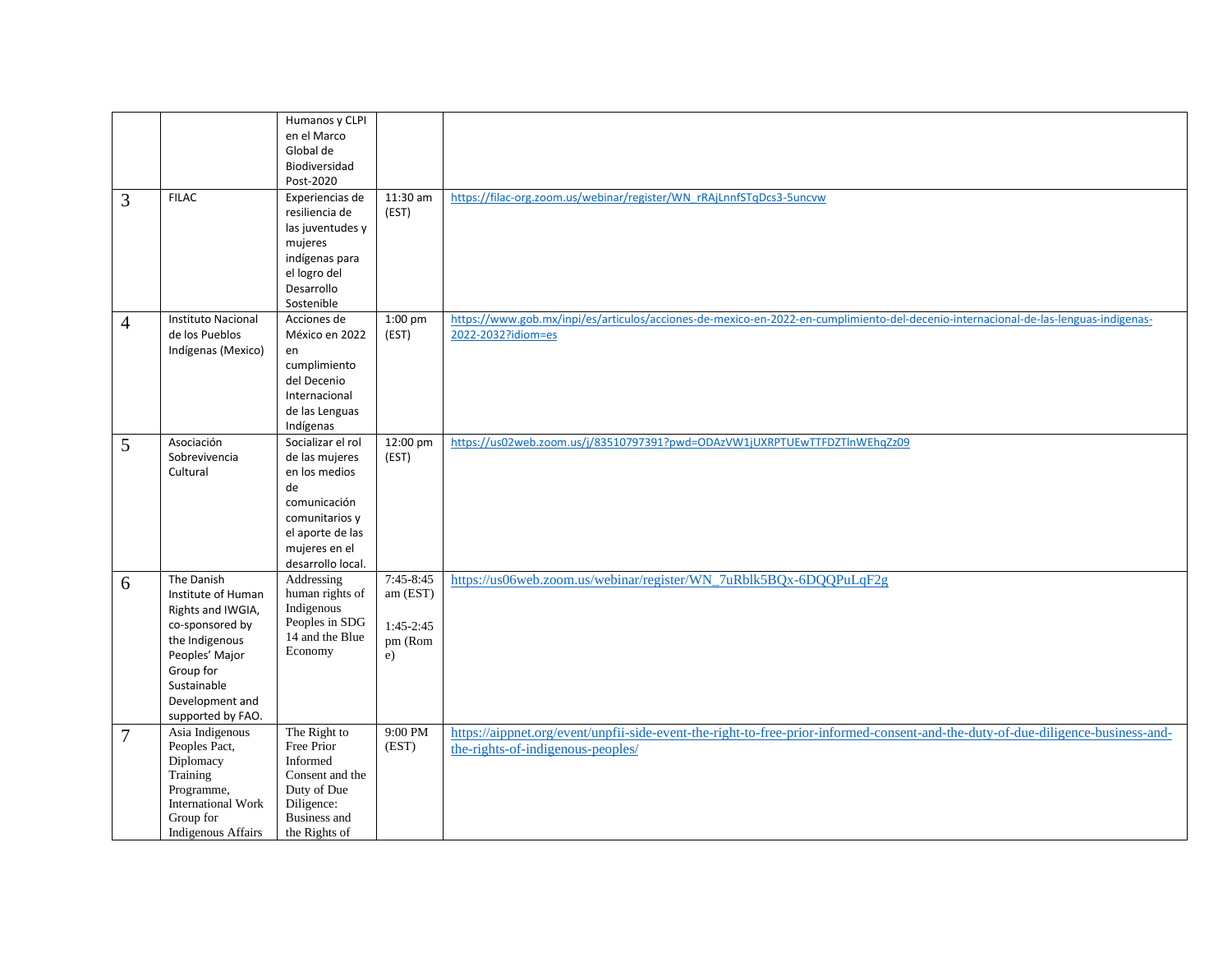|    |                                         | Indigenous<br>peoples                                                                                                                                                                       |                    |                                                                                                                                                                                                                                                                                                                                                                                                                                           |
|----|-----------------------------------------|---------------------------------------------------------------------------------------------------------------------------------------------------------------------------------------------|--------------------|-------------------------------------------------------------------------------------------------------------------------------------------------------------------------------------------------------------------------------------------------------------------------------------------------------------------------------------------------------------------------------------------------------------------------------------------|
| 8  | Semilla Warunkwa                        | Voces de las<br>Autoridades<br>Indigenas en<br>Bakata,<br>Colombia-<br>Minga en el<br>Parque<br>Nacional                                                                                    | $6:00$ pm<br>(EST) | In person. En persona:<br>"Terraza 7" 40-19 Gleane St, Queens, NY 11373 [30 min de la ONU] Contact : 718-433-6900 - Saldremos el viernes de la ONU<br>rumbo allí si nos quieres acompañar                                                                                                                                                                                                                                                 |
| 9  | <b>Bianca Easterling</b>                | The Consistent<br>Re-<br>traumatization<br>of a Native<br>American<br>Community<br>from Climate<br>Change: The<br>Case of the<br>Underserved<br>Lumbee Tribe<br>and Urgency for<br>Recovery | 02:00 pm<br>(EST)  | Bianca Easterling is inviting you to a scheduled Zoom meeting. Topic: The Consistent Re-traumatization of a Native American<br>Community from Climate Change: The Case of the Underserved Lumbee Tribe and Urgency for Recovery Time: Apr 29, 2022<br>02:00 PM Eastern Time (US and Canada) Join Zoom Meeting<br>https://us04web.zoom.us/j/73884854536?pwd=lQNoy_Fs_zjAeflzN7Tuhb0N83ISlk.1 Meeting ID: 738 8485 4536 Passcode:<br>2WBLCg |
| 10 | Asociación<br>Sobrevivencia<br>Cultural | Socializar el rol<br>de las mujeres<br>en los medios<br>de<br>comunicación<br>comunitarios y<br>el aporte de las<br>mujeres en el<br>desarrollo local.                                      | 12:00 pm<br>(EST)  | https://us02web.zoom.us/j/83510797391?pwd=ODAzVW1jUXRPTUEwTTFDZTlnWEhqZz09                                                                                                                                                                                                                                                                                                                                                                |
|    |                                         |                                                                                                                                                                                             |                    | Saturday, 30 April 2022                                                                                                                                                                                                                                                                                                                                                                                                                   |
|    |                                         |                                                                                                                                                                                             |                    |                                                                                                                                                                                                                                                                                                                                                                                                                                           |
|    |                                         |                                                                                                                                                                                             |                    |                                                                                                                                                                                                                                                                                                                                                                                                                                           |
|    |                                         |                                                                                                                                                                                             |                    |                                                                                                                                                                                                                                                                                                                                                                                                                                           |
|    |                                         |                                                                                                                                                                                             |                    | <b>Sunday, 1 May 2022</b>                                                                                                                                                                                                                                                                                                                                                                                                                 |
|    |                                         |                                                                                                                                                                                             |                    |                                                                                                                                                                                                                                                                                                                                                                                                                                           |
|    |                                         |                                                                                                                                                                                             |                    |                                                                                                                                                                                                                                                                                                                                                                                                                                           |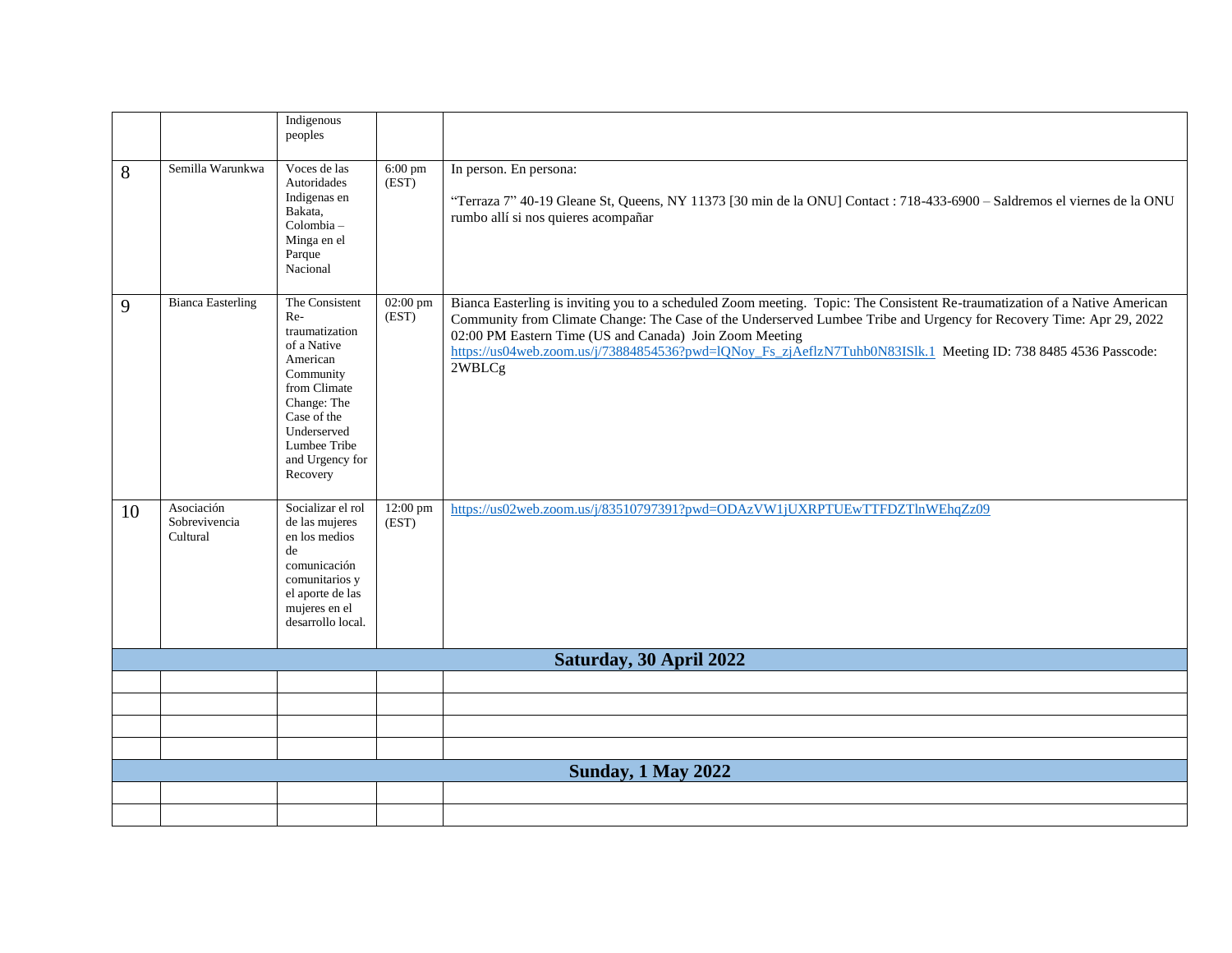|                | <b>Monday, 2 May 2022</b>                                                      |                                                                                                                                                                                                                                                                        |                   |                                                                                                                                      |  |  |  |
|----------------|--------------------------------------------------------------------------------|------------------------------------------------------------------------------------------------------------------------------------------------------------------------------------------------------------------------------------------------------------------------|-------------------|--------------------------------------------------------------------------------------------------------------------------------------|--|--|--|
| $\mathbf{1}$   | <b>Cultural Survival</b>                                                       | Indigenous<br>youth on the<br>frontlines:<br>Using<br>community<br>media 14olos in<br>defending<br>Indigenous<br>lands. /Jóvenes<br>Indígenas en<br>primera línea:<br>uso de<br>herramientas<br>de medios<br>comunitarios<br>para defender<br>las tierras<br>Indígenas | 11:15 am<br>(EST) | https://tinyurl.com/unpfiiyouth                                                                                                      |  |  |  |
| $\mathbf{2}$   | <b>First Peoples</b><br>Worldwide                                              | Virtual training:<br>Indigenous<br>Shareholder<br>Advocacy &<br>Leadership<br>Training:<br>Operationalizin<br>g FPIC in the<br>Transition to<br>Net Zero                                                                                                               | 1:30 pm<br>(EST)  | https://www.colorado.edu/program/fpw/2022/04/08/unpfii-2022-side-events-indigenous-led-transition-minerals-panel-and-fpic-leadership |  |  |  |
| 3              | The International<br>Federation for<br>Peace and<br>Sustainable<br>Development | IFPSD's<br>Symposium on<br>President Biden<br>signing of the<br>VAWA act for<br>the protection of<br>indigenous<br>women.                                                                                                                                              | 11:30 am<br>(EST) | https://www.eventbrite.com/e/ifpsd-symposium-on-the-occassion-of-the-21st-session-of-the-unpfii-tickets-321695819857                 |  |  |  |
| $\overline{4}$ | Man Up Campaign<br>US, Inc.                                                    | Informe sobre el<br>estado de los<br>Derechos<br>Indígenas y<br>Derechos<br>Humanos en<br>Cazones.<br>Mexico                                                                                                                                                           | 12:00 pm<br>(EST) | https://us02web.zoom.us/j/89674851612                                                                                                |  |  |  |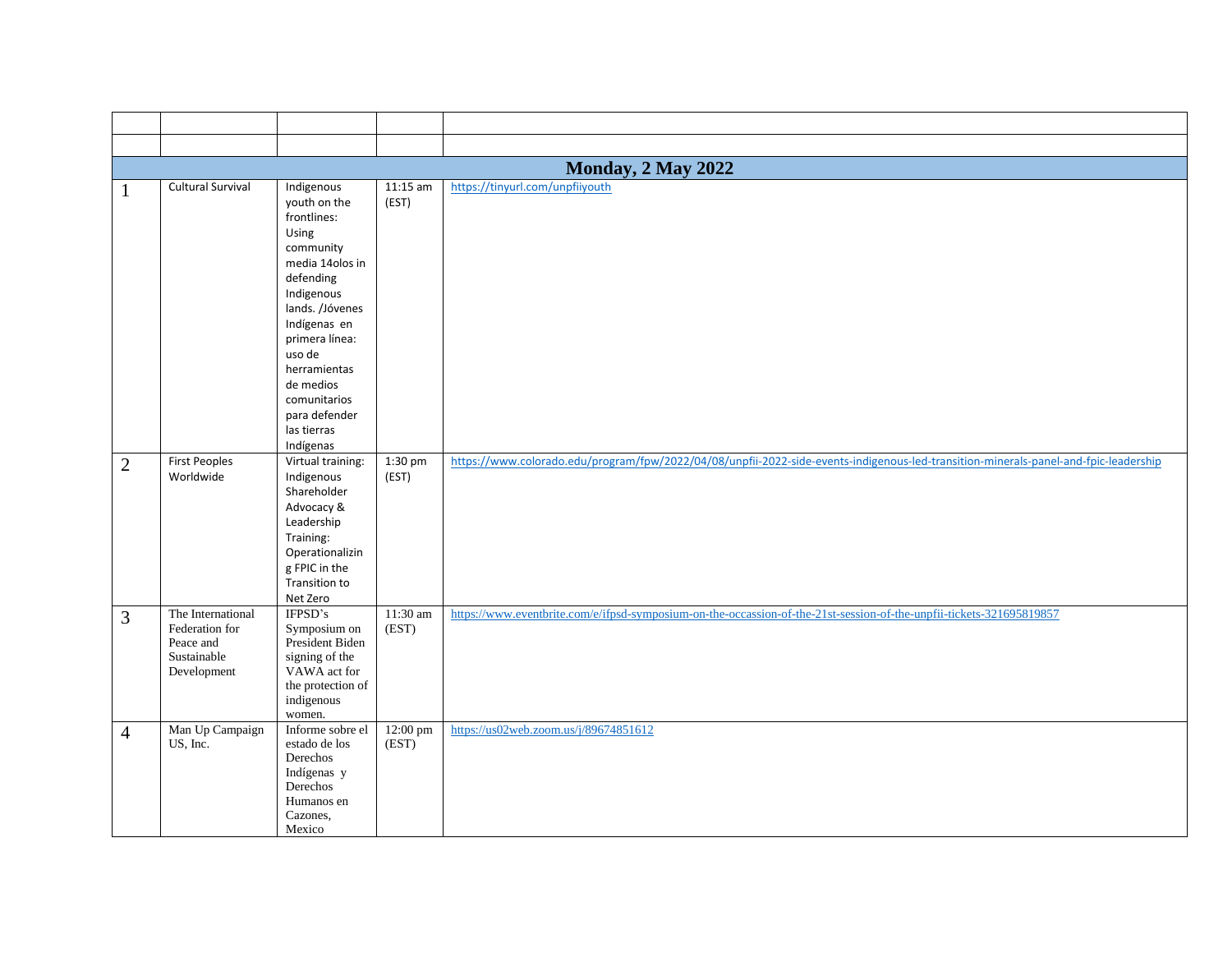| 5              | National<br>Indigenous<br>Disabled Women<br><b>Association Nepal</b> | Building a<br>Better World:<br>Meaningful<br>Participation of<br>Indigenous<br>Peoples with<br>Disabilities                                                                                                 | 09:00 am<br>(EST)           | https://us02web.zoom.us/j/87925487246                                                                                                                                                                                                                                                                                                                                                                                                                                                                                                                                                                                                                                                                                                                                                                                                                                                                                                                                                                                                                                                                                                                                                                                                                                                                                                                                                                                                                                                                                                                                                                                                                     |
|----------------|----------------------------------------------------------------------|-------------------------------------------------------------------------------------------------------------------------------------------------------------------------------------------------------------|-----------------------------|-----------------------------------------------------------------------------------------------------------------------------------------------------------------------------------------------------------------------------------------------------------------------------------------------------------------------------------------------------------------------------------------------------------------------------------------------------------------------------------------------------------------------------------------------------------------------------------------------------------------------------------------------------------------------------------------------------------------------------------------------------------------------------------------------------------------------------------------------------------------------------------------------------------------------------------------------------------------------------------------------------------------------------------------------------------------------------------------------------------------------------------------------------------------------------------------------------------------------------------------------------------------------------------------------------------------------------------------------------------------------------------------------------------------------------------------------------------------------------------------------------------------------------------------------------------------------------------------------------------------------------------------------------------|
| 6              | <b>Edfu</b> Foundation<br>Inc.                                       | Intersectionality<br>of Indigenous<br>Culture                                                                                                                                                               | $03:00 \text{ pm}$<br>(EST) | https://us02web.zoom.us/j/89829291251                                                                                                                                                                                                                                                                                                                                                                                                                                                                                                                                                                                                                                                                                                                                                                                                                                                                                                                                                                                                                                                                                                                                                                                                                                                                                                                                                                                                                                                                                                                                                                                                                     |
| $\overline{7}$ | Hawai'i Institute<br>for Human Rights                                | Pacific Peoples <sup>®</sup><br>Movement for<br>Moananuiakea                                                                                                                                                | $02:00 \text{ pm}$<br>(EST) | Joshua Cooper is inviting you to a scheduled Zoom meeting. Topic: Joshua Cooper's Personal Meeting Room Join Zoom Meeting<br>https://hawaii.zoom.us/j/2367669011 Meeting ID: 236 766 9011 Passcode: 2021 One tap mobile +16027530140, 2367669011#,,,,*2021# US<br>(Phoenix) +16692192599, 2367669011#,,,,*2021# US (San Jose) Dial by your location<br>$+16027530140$ US (Phoenix)<br>$+1669219$<br>2599 US (San Jose)<br>$+16699006833$ US (San Jose)<br>$+1$ 720 928 9299 US (Denver)<br>$+1$ 971 247 1195 US (Portland)<br>$+1206$<br>337 9723 US (Seattle)<br>$+1$ 253 215 8782 US (Tacoma)<br>$+1$<br>$+1$ 213 338 8477 US (Los Angeles)<br>$+1$ 346 248 7799 US (Houston)<br>+1 646 518 9805 US (New York)<br>470 381 2552 US (Atlanta)<br>$+1$ 651 372 8299 US (Minnesota)<br>$+1$ 786 635 1003 US (Miami)<br>$+1$ 929 205 6099 US (New York)<br>$+1$ 267 831 0333 US (Philadelphia)<br>$+1$ 301 715 8592 US (Washington DC)<br>$+1$ 312 626 6799<br>+1 470 250 9358 US (Atlanta) Meeting ID: 236 766 9011 Passcode: 2021 Find your local number:<br>US (Chicago)<br>https://hawaii.zoom.us/u/ajg5C3SA8 Join by SIP 2367669011@zoomcrc.com Join by H.323 162.255.37.11 (US West) 162.255.36.11 (US East)<br>115.114.131.7 (India Mumbai) 115.114.115.7 (India Hyderabad) 213.19.144.110 (Amsterdam Netherlands) 213.244.140.110 (Germany)<br>103.122.166.55 (Australia Sydney) 103.122.167.55 (Australia Melbourne) 209.9.211.110 (Hong Kong SAR) 64.211.144.160 (Brazil)<br>69.174.57.160 (Canada Toronto) 65.39.152.160 (Canada Vancouver) 207.226.132.110 (Japan Tokyo) 149.137.24.110 (Japan Osaka) Meeting ID:<br>236 766 9011 Passcode: 2021 |
| 8              | Hawai'i Institute<br>for Human Rights                                | Human Rights<br>in Asia: Right<br>of Self-<br>Determination<br>to Sustainable<br>Development;<br>Grassroots<br>Movement for<br>Global Rights &<br>Goals                                                     | $06:00 \text{ pm}$<br>(EST) | Joshua Cooper is inviting you to a scheduled Zoom meeting. Topic: Joshua Cooper's Personal Meeting Room Join Zoom Meeting<br>https://hawaii.zoom.us/j/2367669011 Meeting ID: 236 766 9011 Passcode: 2021 One tap mobile +16027530140,,2367669011#,,,,*2021# US<br>(Phoenix) +16692192599,,2367669011#,,,,*2021# US (San Jose) Dial by your location<br>$+16027530140$ US (Phoenix)<br>$+1669219$<br>2599 US (San Jose)<br>$+16699006833$ US (San Jose)<br>$+1$ 720 928 9299 US (Denver)<br>$+1$ 971 247 1195 US (Portland)<br>$+1206$<br>337 9723 US (Seattle)<br>$+1$ 213 338 8477 US (Los Angeles)<br>+1 253 215 8782 US (Tacoma)<br>$+1$ 346 248 7799 US (Houston)<br>$+1$<br>$+16465189805$ US (New York) $+16513728299$ US (Minnesota)<br>470 381 2552 US (Atlanta)<br>$+1$ 786 635 1003 US (Miami)<br>$+1$ 929 205 6099 US (New York)<br>$+1$ 267 831 0333 US (Philadelphia)<br>$+1$ 301 715 8592 US (Washington DC)<br>$+1$ 312 626 6799<br>+1 470 250 9358 US (Atlanta) Meeting ID: 236 766 9011 Passcode: 2021 Find your local number:<br>US (Chicago)<br>https://hawaii.zoom.us/u/ajg5C3SA8 Join by SIP 2367669011@zoomcrc.com Join by H.323 162.255.37.11 (US West) 162.255.36.11 (US East)<br>115.114.131.7 (India Mumbai) 115.114.115.7 (India Hyderabad) 213.19.144.110 (Amsterdam Netherlands) 213.244.140.110 (Germany)<br>103.122.166.55 (Australia Sydney) 103.122.167.55 (Australia Melbourne) 209.9.211.110 (Hong Kong SAR) 64.211.144.160 (Brazil)<br>69.174.57.160 (Canada Toronto) 65.39.152.160 (Canada Vancouver) 207.226.132.110 (Japan Tokyo) 149.137.24.110 (Japan Osaka) Meeting ID:<br>236 766 9011 Passcode: 2021          |
| 9              | Hawai'i Institute<br>for Human Rights                                | Human Rights<br>Based<br>Approach to<br>Achieve the UN<br>2030 Agenda $&$<br>Paris<br>Agreement:<br><b>Potential Paths</b><br>to Protect the<br>Pacific Around<br>the UN UPR,<br>the VNR and<br><b>NDCs</b> | $05:00 \text{ pm}$<br>(EST) | Joshua Cooper is inviting you to a scheduled Zoom meeting. Topic: Joshua Cooper's Personal Meeting Room Join Zoom Meeting<br>https://hawaii.zoom.us/j/2367669011 Meeting ID: 236 766 9011 Passcode: 2021 One tap mobile +16027530140, 2367669011#,,,,*2021# US<br>(Phoenix) +16692192599, 2367669011#,,,,*2021# US (San Jose) Dial by your location<br>$+1$ 602 753 0140 US (Phoenix)<br>$+1669219$<br>2599 US (San Jose)<br>$+1$ 720 928 9299 US (Denver)<br>$+16699006833$ US (San Jose)<br>$+1$ 971 247 1195 US (Portland)<br>$+1206$<br>337 9723 US (Seattle)<br>$+1$ 213 338 8477 US (Los Angeles)<br>+1 253 215 8782 US (Tacoma)<br>$+1$ 346 248 7799 US (Houston)<br>$+1$<br>$+16465189805$ US (New York)<br>+1 651 372 8299 US (Minnesota)<br>470 381 2552 US (Atlanta)<br>$+1$ 786 635 1003 US (Miami)<br>+1 267 831 0333 US (Philadelphia)<br>$+1$ 929 205 6099 US (New York)<br>$+1$ 301 715 8592 US (Washington DC)<br>$+1$ 312 626 6799<br>+1 470 250 9358 US (Atlanta) Meeting ID: 236 766 9011 Passcode: 2021 Find your local number:<br>US (Chicago)<br>https://hawaii.zoom.us/u/ajg5C3SA8 Join by SIP 2367669011@zoomcrc.com Join by H.323 162.255.37.11 (US West) 162.255.36.11 (US East)<br>115.114.131.7 (India Mumbai) 115.114.115.7 (India Hyderabad) 213.19.144.110 (Amsterdam Netherlands) 213.244.140.110 (Germany)<br>103.122.166.55 (Australia Sydney) 103.122.167.55 (Australia Melbourne) 209.9.211.110 (Hong Kong SAR) 64.211.144.160 (Brazil)<br>69.174.57.160 (Canada Toronto) 65.39.152.160 (Canada Vancouver) 207.226.132.110 (Japan Tokyo) 149.137.24.110 (Japan Osaka) Meeting ID:<br>236 766 9011 Passcode: 2021     |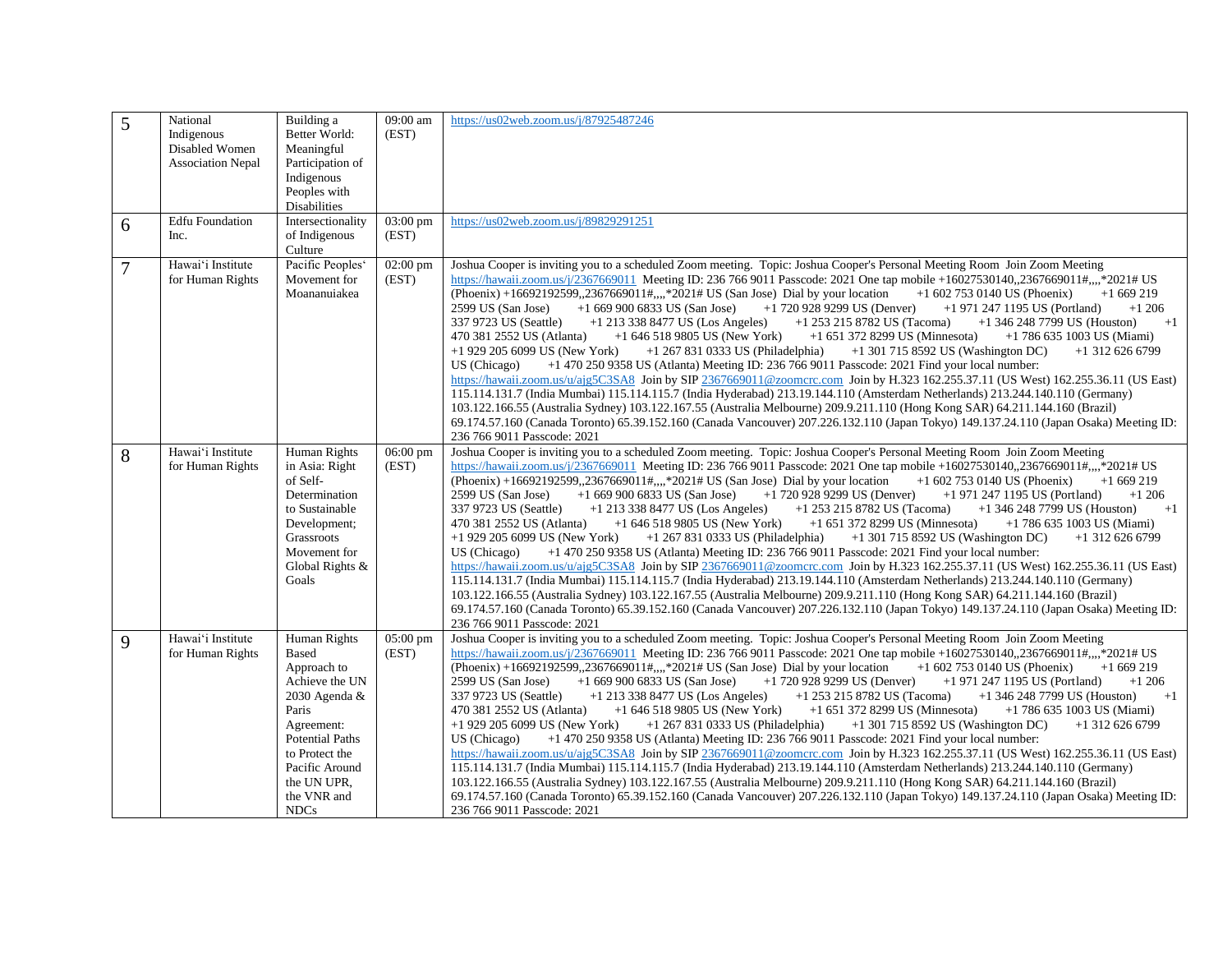| 10           | The Clive Davis<br>Institute @ New<br>York University | Indigenous<br>Music Leading<br>the Movement<br>$@$ UNPFII $/$<br>Música<br>Indígena<br>Liderando el<br>Movimiento @<br><b>UNPFII</b> | $04:00 \text{ pm}$<br>(EST)                                                                                                                                                                                                                                                                                                                   | https://www.eventbrite.com/e/indigenous-music-leading-the-movement-unpfii-tickets-328496530967?fbclid=IwAR2_Kq1eZtNypQaAQocQ-<br>Qao7pkN2eJnND7MD6R9vjqsKCDNwNu4QmnLT0E                                |
|--------------|-------------------------------------------------------|--------------------------------------------------------------------------------------------------------------------------------------|-----------------------------------------------------------------------------------------------------------------------------------------------------------------------------------------------------------------------------------------------------------------------------------------------------------------------------------------------|--------------------------------------------------------------------------------------------------------------------------------------------------------------------------------------------------------|
|              |                                                       |                                                                                                                                      |                                                                                                                                                                                                                                                                                                                                               | Tuesday, 3 May 2022                                                                                                                                                                                    |
| 1            | UNDP, GEF,<br>Conservation<br>International, IUCN     | Indigenous<br>Peoples<br>Fellowships:<br>GEF SGP and<br>the Inclusive<br>Conservation<br>Initiative                                  | 12:00 pm<br>(EST)                                                                                                                                                                                                                                                                                                                             | https://undp.zoom.us/webinar/register/WN_NsSeOQLkSSiaZrbDz5ilOA                                                                                                                                        |
| $\mathbf{2}$ | World Health<br>Organization                          | Indigenous<br>Peoples and<br><b>Tackling Health</b><br>Inequities                                                                    | Western<br>Pacific,<br>parts of<br>Europe,<br>Eastern<br>Mediterra<br>nean,<br>South-<br>East Asia<br>Time:<br>$07h00$ to<br>08h30<br>CEST/17<br>$h00$ to<br>18h30<br>(New<br>Zealand<br>time,<br><b>NZST</b><br>Americas<br>, Africa,<br>Europe<br>and<br>Eastern<br>Mediterra<br>nean<br>Simultan<br>eous<br>interpreta<br>tion<br>Spanish- | Register in advance:<br>https://who.zoom.us/meeting/register/tJwsdOqhrz0rHNQl7Qs_a3xuQAJLF6CTkHvU<br>Register in advance:<br>https://who.zoom.us/meeting/register/tJYkc-2uqzgpGdCxIF-nt--Tu6cXvUmuG-8Z |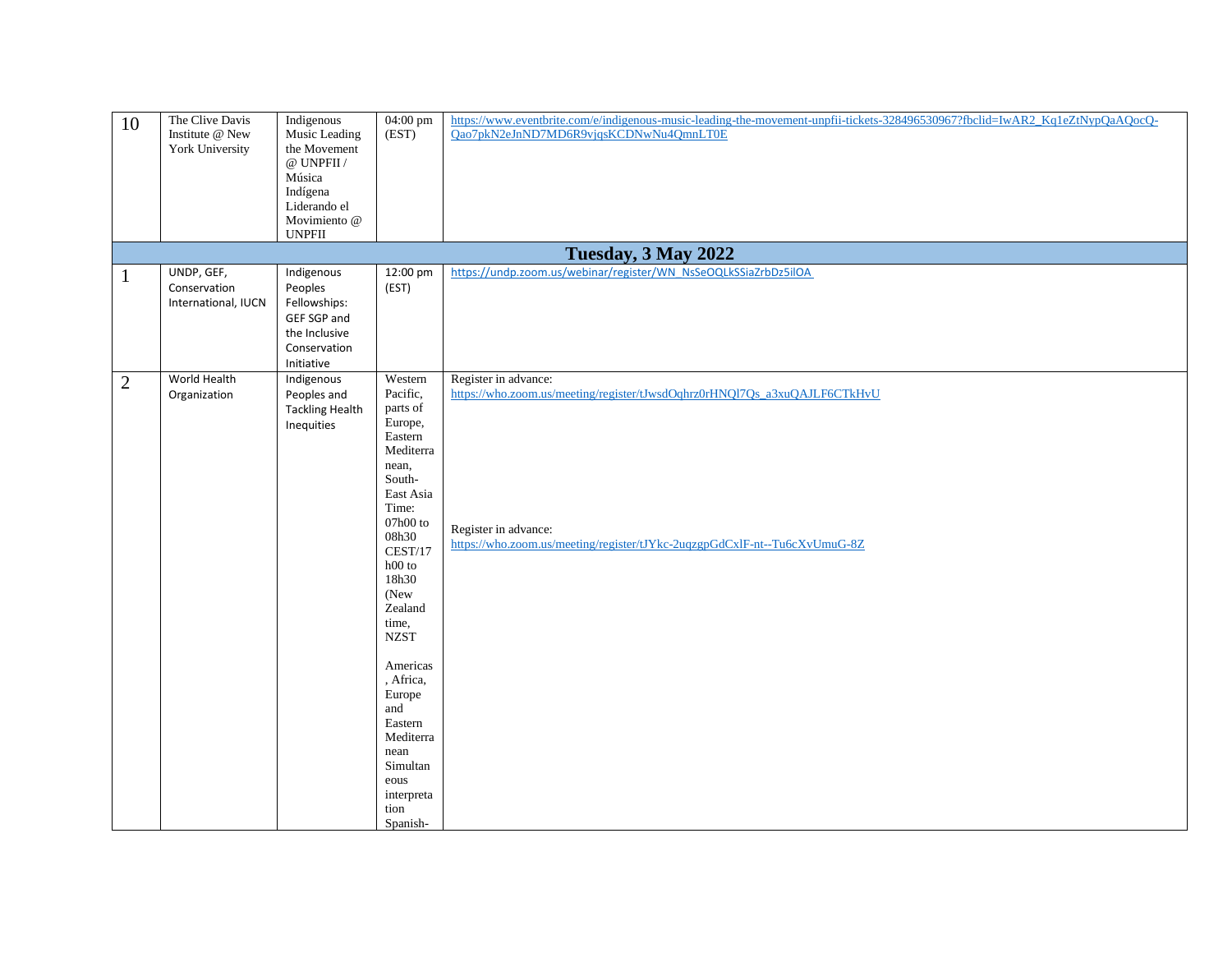|                |                                                                                                                                              |                                                                                                            | English<br>available<br>Time:<br>17h00 to<br>18h30<br>CEST/11<br>$h00$ to<br>12h30<br>(New<br>York<br>time,<br>$\operatorname{EDT}$ |                                                                            |
|----------------|----------------------------------------------------------------------------------------------------------------------------------------------|------------------------------------------------------------------------------------------------------------|-------------------------------------------------------------------------------------------------------------------------------------|----------------------------------------------------------------------------|
| 3              | University of<br>Colorado School of<br>Law and Native<br>American Rights<br>Fund                                                             | Implementing<br>the UN<br>Declaration on<br>the Rights of<br>Indigenous<br>Peoples in the<br>U.S.          | 1 pm<br>(EST)                                                                                                                       | https://cu.law/AILP-SideEvent2                                             |
| $\overline{4}$ | Congress of<br>Aboriginal People                                                                                                             | Creating an<br>Indigenous<br>Underclass:<br>The Off-Reserve<br>Educational<br>Experience in<br>Canada      | 1 pm<br>(EST)                                                                                                                       | https://us02web.zoom.us/webinar/register/WN_nBRUrNIwRFulR2SCJNZXFQ         |
| 5              | NGO Working<br>Group to End<br>Homelessness<br>(WGEH), Institute<br>of the Blessed<br>Virgin<br>Mary, UNANIMA,<br><b>VIVAT International</b> | For Indigenous<br>people,<br>preserving<br>home, culture,<br>and community<br>is a human right             | 2 pm<br>(EST)                                                                                                                       | https://us06web.zoom.us/j/87544085177?pwd=ZDZzUlRhNHkvbHQzbmtoZEw4eHBQdz09 |
| 6              | Conservation<br>International                                                                                                                | Strengthening<br>Partnerships to<br>Integrate IPLC<br>Knowledge<br>Systems in<br>Public Health<br>Response | 1:30 pm<br>(EST)                                                                                                                    | https://www.dgmglobal.org/blog/unpfii-2022                                 |
| 7              | Comisión<br>Presidencial contra<br>la Discriminación y<br>el Racismo contra                                                                  | Avances y<br>desafíos del<br>Estado de<br>Guatemala para                                                   | 11:00 am<br>(EST)                                                                                                                   | https://zoom.us/j/95786042335?pwd=NHdIVlViVy9odG5DdVlRVmhOV3RLdz09         |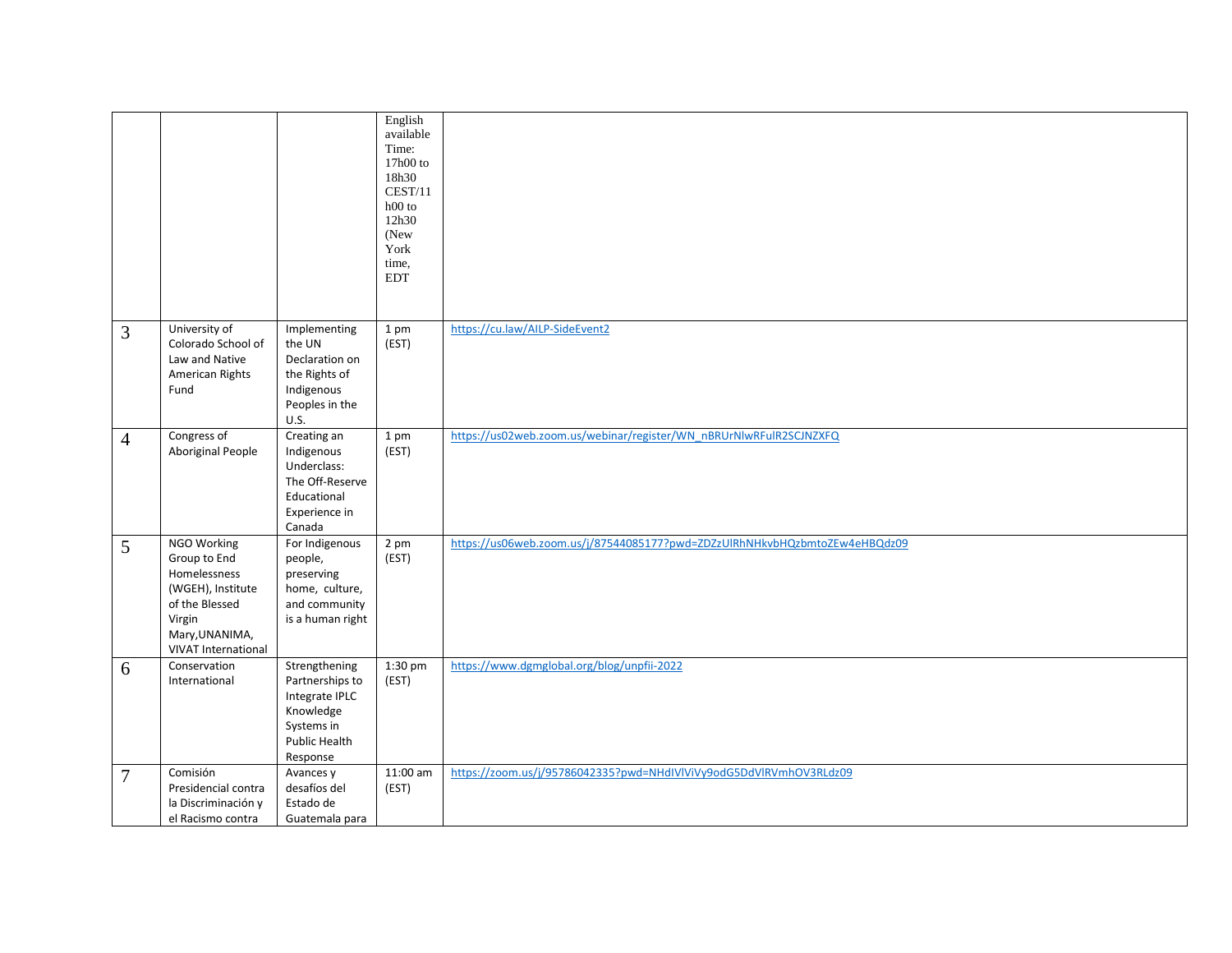|    | los Pueblos                                  | erradicar el                                                   |                   |                                                                                                                                                                                                                                                                                                                                                                                                                                                                                                                                                                                                                                                                                                                                                                                                                                                                                                                                                                                                                                                                                                                                                                                                                                                                                                                                                                                                                                                                                                                                                                                                                                    |
|----|----------------------------------------------|----------------------------------------------------------------|-------------------|------------------------------------------------------------------------------------------------------------------------------------------------------------------------------------------------------------------------------------------------------------------------------------------------------------------------------------------------------------------------------------------------------------------------------------------------------------------------------------------------------------------------------------------------------------------------------------------------------------------------------------------------------------------------------------------------------------------------------------------------------------------------------------------------------------------------------------------------------------------------------------------------------------------------------------------------------------------------------------------------------------------------------------------------------------------------------------------------------------------------------------------------------------------------------------------------------------------------------------------------------------------------------------------------------------------------------------------------------------------------------------------------------------------------------------------------------------------------------------------------------------------------------------------------------------------------------------------------------------------------------------|
|    | Indígenas en                                 | Racismo y la                                                   |                   |                                                                                                                                                                                                                                                                                                                                                                                                                                                                                                                                                                                                                                                                                                                                                                                                                                                                                                                                                                                                                                                                                                                                                                                                                                                                                                                                                                                                                                                                                                                                                                                                                                    |
|    | Guatemala -                                  | Discriminación                                                 |                   |                                                                                                                                                                                                                                                                                                                                                                                                                                                                                                                                                                                                                                                                                                                                                                                                                                                                                                                                                                                                                                                                                                                                                                                                                                                                                                                                                                                                                                                                                                                                                                                                                                    |
|    | CODISRA-                                     | hacia los                                                      |                   |                                                                                                                                                                                                                                                                                                                                                                                                                                                                                                                                                                                                                                                                                                                                                                                                                                                                                                                                                                                                                                                                                                                                                                                                                                                                                                                                                                                                                                                                                                                                                                                                                                    |
|    |                                              | Pueblos                                                        |                   |                                                                                                                                                                                                                                                                                                                                                                                                                                                                                                                                                                                                                                                                                                                                                                                                                                                                                                                                                                                                                                                                                                                                                                                                                                                                                                                                                                                                                                                                                                                                                                                                                                    |
|    |                                              | Indígenas en                                                   |                   |                                                                                                                                                                                                                                                                                                                                                                                                                                                                                                                                                                                                                                                                                                                                                                                                                                                                                                                                                                                                                                                                                                                                                                                                                                                                                                                                                                                                                                                                                                                                                                                                                                    |
|    |                                              | Guatemala                                                      |                   |                                                                                                                                                                                                                                                                                                                                                                                                                                                                                                                                                                                                                                                                                                                                                                                                                                                                                                                                                                                                                                                                                                                                                                                                                                                                                                                                                                                                                                                                                                                                                                                                                                    |
|    | Land is Life; GTI                            | Human Rights                                                   | $1:15$ pm         | https://us02web.zoom.us/webinar/register/WN_OxZEyRX-S9KGuyjIpfpZug                                                                                                                                                                                                                                                                                                                                                                                                                                                                                                                                                                                                                                                                                                                                                                                                                                                                                                                                                                                                                                                                                                                                                                                                                                                                                                                                                                                                                                                                                                                                                                 |
| 8  | PIACI                                        | Violations of                                                  | (EST)             |                                                                                                                                                                                                                                                                                                                                                                                                                                                                                                                                                                                                                                                                                                                                                                                                                                                                                                                                                                                                                                                                                                                                                                                                                                                                                                                                                                                                                                                                                                                                                                                                                                    |
|    |                                              | Indigenous                                                     |                   |                                                                                                                                                                                                                                                                                                                                                                                                                                                                                                                                                                                                                                                                                                                                                                                                                                                                                                                                                                                                                                                                                                                                                                                                                                                                                                                                                                                                                                                                                                                                                                                                                                    |
|    |                                              | Peoples Living                                                 |                   |                                                                                                                                                                                                                                                                                                                                                                                                                                                                                                                                                                                                                                                                                                                                                                                                                                                                                                                                                                                                                                                                                                                                                                                                                                                                                                                                                                                                                                                                                                                                                                                                                                    |
|    |                                              |                                                                |                   |                                                                                                                                                                                                                                                                                                                                                                                                                                                                                                                                                                                                                                                                                                                                                                                                                                                                                                                                                                                                                                                                                                                                                                                                                                                                                                                                                                                                                                                                                                                                                                                                                                    |
|    |                                              | in Voluntary                                                   |                   |                                                                                                                                                                                                                                                                                                                                                                                                                                                                                                                                                                                                                                                                                                                                                                                                                                                                                                                                                                                                                                                                                                                                                                                                                                                                                                                                                                                                                                                                                                                                                                                                                                    |
|    |                                              | Isolation by                                                   |                   |                                                                                                                                                                                                                                                                                                                                                                                                                                                                                                                                                                                                                                                                                                                                                                                                                                                                                                                                                                                                                                                                                                                                                                                                                                                                                                                                                                                                                                                                                                                                                                                                                                    |
|    |                                              | Companies in                                                   |                   |                                                                                                                                                                                                                                                                                                                                                                                                                                                                                                                                                                                                                                                                                                                                                                                                                                                                                                                                                                                                                                                                                                                                                                                                                                                                                                                                                                                                                                                                                                                                                                                                                                    |
|    |                                              | the Amazon                                                     |                   |                                                                                                                                                                                                                                                                                                                                                                                                                                                                                                                                                                                                                                                                                                                                                                                                                                                                                                                                                                                                                                                                                                                                                                                                                                                                                                                                                                                                                                                                                                                                                                                                                                    |
|    |                                              | and Gran Chaco                                                 |                   |                                                                                                                                                                                                                                                                                                                                                                                                                                                                                                                                                                                                                                                                                                                                                                                                                                                                                                                                                                                                                                                                                                                                                                                                                                                                                                                                                                                                                                                                                                                                                                                                                                    |
| 9  | Hawai'i Institute for<br><b>Human Rights</b> | Language of La<br>Hui: Hawai'i                                 | 11:30 pm<br>(EST) | Joshua Cooper is inviting you to a scheduled Zoom meeting. Topic: Joshua Cooper's Personal Meeting Room Join Zoom Meeting<br>https://hawaii.zoom.us/j/2367669011 Meeting ID: 236 766 9011 Passcode: 2021 One tap mobile +16027530140,,2367669011#,,,,*2021# US<br>(Phoenix) +16692192599,,2367669011#,,,,*2021# US (San Jose) Dial by your location<br>+1 602 753 0140 US (Phoenix)<br>+1 669 219 2599<br>US (San Jose)<br>+1 669 900 6833 US (San Jose)<br>+1 720 928 9299 US (Denver)<br>+1 971 247 1195 US (Portland)<br>+1 206 337 9723 US                                                                                                                                                                                                                                                                                                                                                                                                                                                                                                                                                                                                                                                                                                                                                                                                                                                                                                                                                                                                                                                                                     |
|    |                                              |                                                                |                   | (Seattle)<br>+1 213 338 8477 US (Los Angeles)<br>+1 346 248 7799 US (Houston)<br>+1 253 215 8782 US (Tacoma)<br>+1 470 381 2552 US<br>+1 646 518 9805 US (New York)<br>+1 786 635 1003 US (Miami)<br>(Atlanta)<br>+1 651 372 8299 US (Minnesota)<br>+1 929 205 6099 US<br>(New York)<br>+1 267 831 0333 US (Philadelphia)<br>+1 301 715 8592 US (Washington DC)<br>+1 312 626 6799 US (Chicago)<br>+1 470 250<br>9358 US (Atlanta) Meeting ID: 236 766 9011 Passcode: 2021 Find your local number: https://hawaii.zoom.us/u/ajg5C3SA8 Join by SIP<br>2367669011@zoomcrc.com Join by H.323 162.255.37.11 (US West) 162.255.36.11 (US East) 115.114.131.7 (India Mumbai) 115.114.115.7<br>(India Hyderabad) 213.19.144.110 (Amsterdam Netherlands) 213.244.140.110 (Germany) 103.122.166.55 (Australia Sydney) 103.122.167.55                                                                                                                                                                                                                                                                                                                                                                                                                                                                                                                                                                                                                                                                                                                                                                                                        |
|    |                                              |                                                                |                   | (Australia Melbourne) 209.9.211.110 (Hong Kong SAR) 64.211.144.160 (Brazil) 69.174.57.160 (Canada Toronto) 65.39.152.160 (Canada<br>Vancouver) 207.226.132.110 (Japan Tokyo) 149.137.24.110 (Japan Osaka) Meeting ID: 236 766 9011 Passcode: 2021                                                                                                                                                                                                                                                                                                                                                                                                                                                                                                                                                                                                                                                                                                                                                                                                                                                                                                                                                                                                                                                                                                                                                                                                                                                                                                                                                                                  |
| 10 | Hawai'i Institute for<br>Human Rights        | Pacific Voices &<br>Universal<br>Values for<br>Climate Justice | 04:00 pm<br>(EST) | Joshua Cooper is inviting you to a scheduled Zoom meeting. Topic: Joshua Cooper's Personal Meeting Room Join Zoom Meeting<br>https://hawaii.zoom.us/j/2367669011 Meeting ID: 236 766 9011 Passcode: 2021 One tap mobile +16027530140,,2367669011#,,,,*2021# US<br>(Phoenix) +16692192599,,2367669011#,,,,*2021# US (San Jose) Dial by your location<br>+1 669 219 2599<br>+1 602 753 0140 US (Phoenix)<br>US (San Jose)<br>+1 669 900 6833 US (San Jose)<br>+1 720 928 9299 US (Denver)<br>+1 971 247 1195 US (Portland)<br>+1 206 337 9723 US<br>(Seattle)<br>+1 213 338 8477 US (Los Angeles)<br>+1 253 215 8782 US (Tacoma)<br>+1 346 248 7799 US (Houston)<br>+1 470 381 2552 US<br>(Atlanta)<br>+1 646 518 9805 US (New York)<br>+1 651 372 8299 US (Minnesota)<br>+1 786 635 1003 US (Miami)<br>+1 929 205 6099 US<br>(New York)<br>+1 267 831 0333 US (Philadelphia)<br>+1 301 715 8592 US (Washington DC)<br>+1 312 626 6799 US (Chicago)<br>+1 470 250<br>9358 US (Atlanta) Meeting ID: 236 766 9011 Passcode: 2021 Find your local number: https://hawaii.zoom.us/u/ajg5C3SA8 Join by SIP<br>2367669011@zoomcrc.com Join by H.323 162.255.37.11 (US West) 162.255.36.11 (US East) 115.114.131.7 (India Mumbai) 115.114.115.7<br>(India Hyderabad) 213.19.144.110 (Amsterdam Netherlands) 213.244.140.110 (Germany) 103.122.166.55 (Australia Sydney) 103.122.167.55<br>(Australia Melbourne) 209.9.211.110 (Hong Kong SAR) 64.211.144.160 (Brazil) 69.174.57.160 (Canada Toronto) 65.39.152.160 (Canada<br>Vancouver) 207.226.132.110 (Japan Tokyo) 149.137.24.110 (Japan Osaka) Meeting ID: 236 766 9011 Passcode: 2021 |
| 11 | Hawai'i Institute for                        | Community                                                      | 05:00 pm          | Joshua Cooper is inviting you to a scheduled Zoom meeting. Topic: Joshua Cooper's Personal Meeting Room Join Zoom Meeting                                                                                                                                                                                                                                                                                                                                                                                                                                                                                                                                                                                                                                                                                                                                                                                                                                                                                                                                                                                                                                                                                                                                                                                                                                                                                                                                                                                                                                                                                                          |
|    | Human Rights                                 | Centered<br><b>United Nations</b><br>Agencies:                 | (EST)             | https://hawaii.zoom.us/j/2367669011 Meeting ID: 236 766 9011 Passcode: 2021 One tap mobile +16027530140,,2367669011#,,,,*2021# US<br>(Phoenix) +16692192599,,2367669011#,,,,*2021# US (San Jose) Dial by your location<br>+1 602 753 0140 US (Phoenix)<br>+1 669 219 2599<br>US (San Jose)<br>+1 669 900 6833 US (San Jose)<br>+1 720 928 9299 US (Denver)<br>+1 971 247 1195 US (Portland)<br>+1 206 337 9723 US                                                                                                                                                                                                                                                                                                                                                                                                                                                                                                                                                                                                                                                                                                                                                                                                                                                                                                                                                                                                                                                                                                                                                                                                                  |
|    |                                              | Actions &                                                      |                   | (Seattle)<br>+1 213 338 8477 US (Los Angeles)<br>+1 253 215 8782 US (Tacoma)<br>+1 346 248 7799 US (Houston)                                                                                                                                                                                                                                                                                                                                                                                                                                                                                                                                                                                                                                                                                                                                                                                                                                                                                                                                                                                                                                                                                                                                                                                                                                                                                                                                                                                                                                                                                                                       |
|    |                                              |                                                                |                   | +1 470 381 2552 US                                                                                                                                                                                                                                                                                                                                                                                                                                                                                                                                                                                                                                                                                                                                                                                                                                                                                                                                                                                                                                                                                                                                                                                                                                                                                                                                                                                                                                                                                                                                                                                                                 |
|    |                                              | Advocacy to<br>Achieve the                                     |                   | (Atlanta)<br>+1 646 518 9805 US (New York)<br>+1 651 372 8299 US (Minnesota)<br>+1 786 635 1003 US (Miami)<br>+1 929 205 6099 US<br>(New York)<br>+1 267 831 0333 US (Philadelphia)<br>+1 301 715 8592 US (Washington DC)<br>+1 312 626 6799 US (Chicago)<br>+1 470 250                                                                                                                                                                                                                                                                                                                                                                                                                                                                                                                                                                                                                                                                                                                                                                                                                                                                                                                                                                                                                                                                                                                                                                                                                                                                                                                                                            |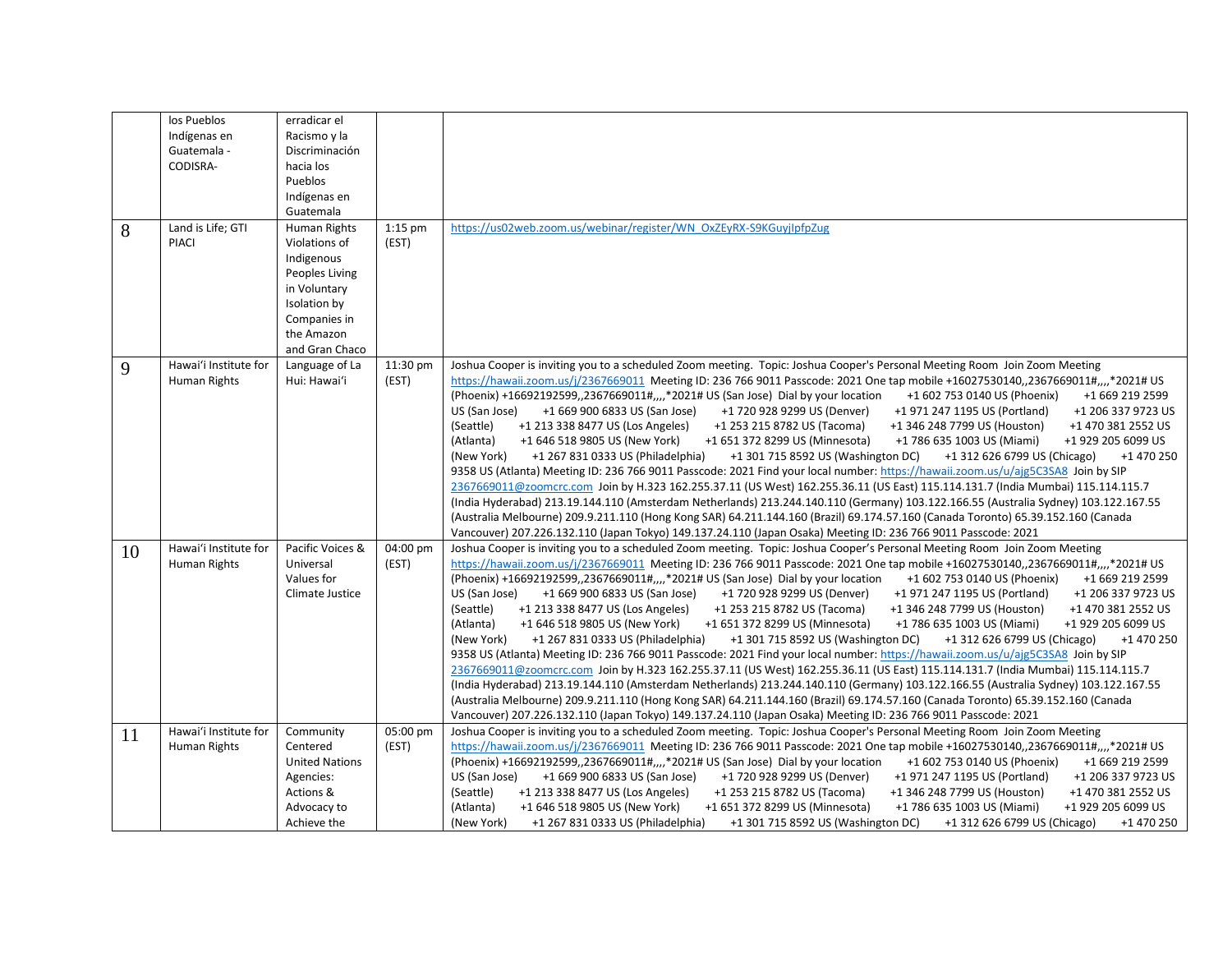| 12 | Government of<br>Canada and the<br>Indigenous<br>Temporary<br>Committee on<br>Enhanced<br>Participation                               | 2030 Agenda In<br>Oceania; UNU-<br><b>RCE &amp; CIFAL</b><br>Contributions<br>to Achieve the<br><b>UN Global Goals</b><br>on Pacific<br>Ground<br>Enhanced<br>Participation<br>Regional<br>Consultation-<br>North America | 10:00 am<br>(EST)             | 9358 US (Atlanta) Meeting ID: 236 766 9011 Passcode: 2021 Find your local number: https://hawaii.zoom.us/u/ajg5C3SA8 Join by SIP<br>2367669011@zoomcrc.com Join by H.323 162.255.37.11 (US West) 162.255.36.11 (US East) 115.114.131.7 (India Mumbai) 115.114.115.7<br>(India Hyderabad) 213.19.144.110 (Amsterdam Netherlands) 213.244.140.110 (Germany) 103.122.166.55 (Australia Sydney) 103.122.167.55<br>(Australia Melbourne) 209.9.211.110 (Hong Kong SAR) 64.211.144.160 (Brazil) 69.174.57.160 (Canada Toronto) 65.39.152.160 (Canada<br>Vancouver) 207.226.132.110 (Japan Tokyo) 149.137.24.110 (Japan Osaka) Meeting ID: 236 766 9011 Passcode: 2021<br>https://isc-sac-gc-ca.zoom.us/meeting/register/tZcpcO6hqj4tH9xGabvJl0VlelMifhrdTwRM |
|----|---------------------------------------------------------------------------------------------------------------------------------------|---------------------------------------------------------------------------------------------------------------------------------------------------------------------------------------------------------------------------|-------------------------------|--------------------------------------------------------------------------------------------------------------------------------------------------------------------------------------------------------------------------------------------------------------------------------------------------------------------------------------------------------------------------------------------------------------------------------------------------------------------------------------------------------------------------------------------------------------------------------------------------------------------------------------------------------------------------------------------------------------------------------------------------------|
| 13 | Union of<br><b>Indigenous Peoples</b><br>"SOYUZ"                                                                                      | Role of<br>Language<br>Activists and<br>Communities in<br>Preservation of<br>Indigenous<br>Languages                                                                                                                      | 12:00 pm<br>(EST)             | https://kmnsoyuz.ru/kmns2                                                                                                                                                                                                                                                                                                                                                                                                                                                                                                                                                                                                                                                                                                                              |
| 14 | Secretariat of the<br>Convention on<br><b>Biological Diversity</b><br>(SCBD)                                                          | Nexus<br>Dialogues:<br>Indigenous<br>Peoples in<br>addressing the<br>Global<br>Environmental<br>Agenda                                                                                                                    | 1:00 pm<br>(EST)              | https://attendee.gotowebinar.com/register/8876686547382347534                                                                                                                                                                                                                                                                                                                                                                                                                                                                                                                                                                                                                                                                                          |
| 15 | Chloe Hans-<br>Barrientos/DGM<br>Global                                                                                               | Strengthening<br>Partnerships to<br>Integrate IPLC<br>Knowledge<br>Systems in<br><b>Public Health</b><br>Response                                                                                                         | <b>RESCHED</b><br><b>ULED</b> | https://bit.ly/39nbz1J                                                                                                                                                                                                                                                                                                                                                                                                                                                                                                                                                                                                                                                                                                                                 |
|    |                                                                                                                                       |                                                                                                                                                                                                                           |                               | <b>Wednesday, 4 May 2022</b>                                                                                                                                                                                                                                                                                                                                                                                                                                                                                                                                                                                                                                                                                                                           |
|    | Comisión<br>Presidencial contra<br>la Discriminación y<br>el Racismo contra<br>los Pueblos<br>Indígenas en<br>Guatemala-<br>(CODISRA) | Avances y<br>desafíos del<br>Estado de<br>Guatemala para<br>erradicar el<br>Racismo y la<br>Discriminación<br>hacia los<br>Pueblos                                                                                        | 11:00 am<br>(EST)             | https://zoom.us/j/95786042335?pwd=NHdIVlViVy9odG5DdVlRVmhOV3RLdz09                                                                                                                                                                                                                                                                                                                                                                                                                                                                                                                                                                                                                                                                                     |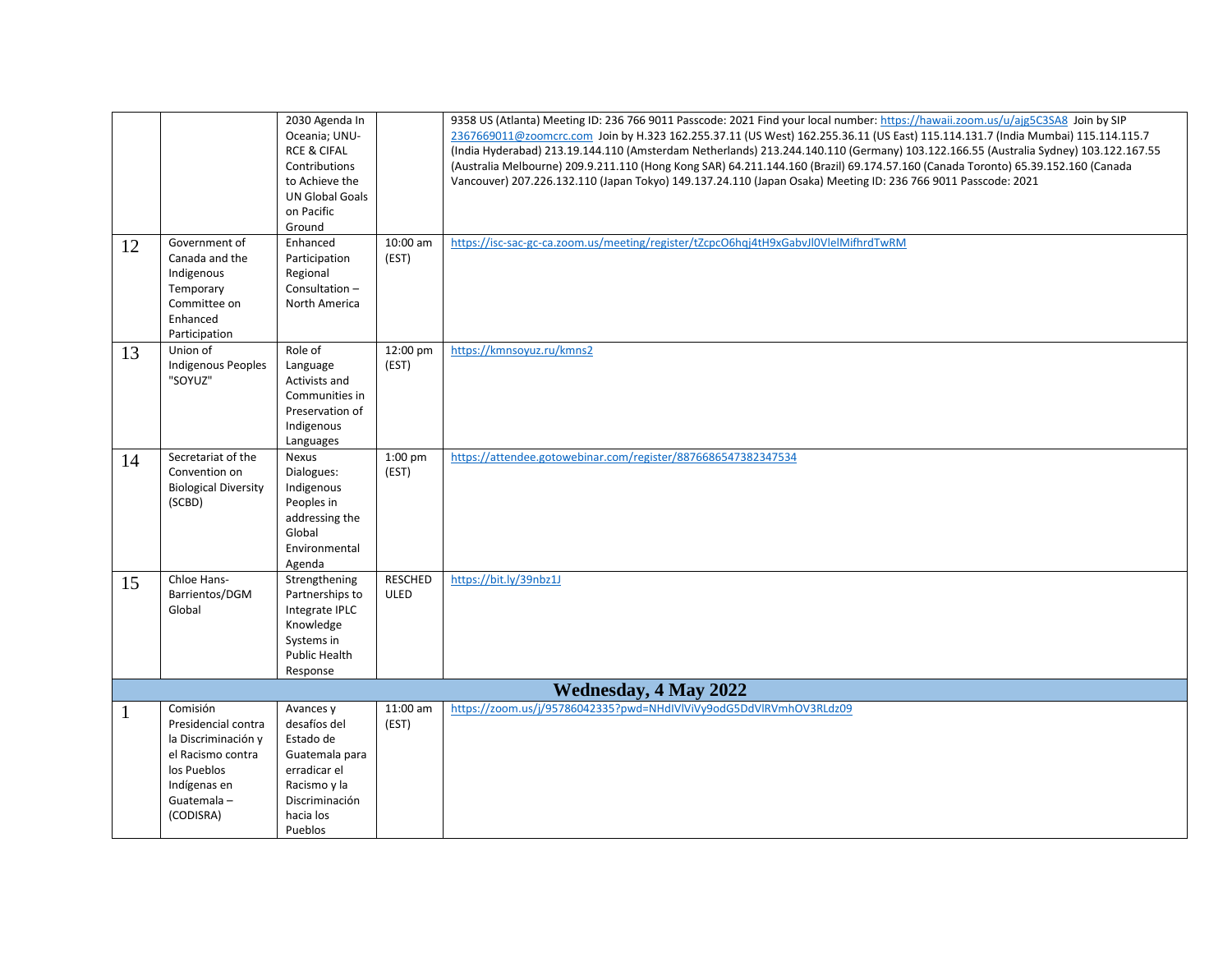|                |                     | Indígenas en                |            |                                                                                               |
|----------------|---------------------|-----------------------------|------------|-----------------------------------------------------------------------------------------------|
|                |                     | Guatemala                   |            |                                                                                               |
| $\overline{2}$ | Land is Life        | Autonomous                  | $11:00$ am | https://us02web.zoom.us/webinar/register/WN_k1HA3HcTRme99kte2TOb_Q                            |
|                |                     | Protocols of                | (EST)      |                                                                                               |
|                |                     | Free, Prior and             |            |                                                                                               |
|                |                     | Informed                    |            |                                                                                               |
|                |                     | Consent: An                 |            |                                                                                               |
|                |                     | Alternative Tool            |            |                                                                                               |
|                |                     | towards                     |            |                                                                                               |
|                |                     | Regulation for              |            |                                                                                               |
|                |                     | Indigenous                  |            |                                                                                               |
|                |                     | Communities                 |            |                                                                                               |
| 3              | IPBES, UNESCO,      | Indigenous and              | 8:00 am    | https://ipbes.net/events/indigenous-and-local-knowledge-biodiversity-assessments-local-global |
|                | BES-Net and the     | local knowledge             | (EST)      |                                                                                               |
|                | Network of the      | in biodiversity             |            |                                                                                               |
|                | Centres of          | assessments:                |            |                                                                                               |
|                | Distinction on      | from local to               |            |                                                                                               |
|                | Indigenous and      | global                      |            |                                                                                               |
|                | Local Knowledge     |                             |            |                                                                                               |
|                | Cultural Survival,  | Teach-in: How               | 1:00 pm    | https://tinyurl.com/unpfii04                                                                  |
| $\overline{4}$ | Oceania Human       | to Maximize                 | (EST)      |                                                                                               |
|                | Rights, Global      | Your Advocacy               |            |                                                                                               |
|                | Leadership          | Effectiveness               |            |                                                                                               |
|                | Academy for         | using the                   |            |                                                                                               |
|                |                     | Universal                   |            |                                                                                               |
|                | <b>Human Rights</b> | Periodic                    |            |                                                                                               |
|                | Advocacy            | Review, Treaty              |            |                                                                                               |
|                |                     | Bodies, and the             |            |                                                                                               |
|                |                     | High-Level                  |            |                                                                                               |
|                |                     | <b>Political Forum</b>      |            |                                                                                               |
|                |                     | to Advocate for             |            |                                                                                               |
|                |                     | Indigenous                  |            |                                                                                               |
|                |                     | Rights                      |            |                                                                                               |
|                |                     | Enseñanza:                  |            |                                                                                               |
|                |                     | /Como                       |            |                                                                                               |
|                |                     | maximizar la                |            |                                                                                               |
|                |                     | eficacia de su              |            |                                                                                               |
|                |                     | defensa                     |            |                                                                                               |
|                |                     | utilizando el               |            |                                                                                               |
|                |                     | Examen                      |            |                                                                                               |
|                |                     | Periodico                   |            |                                                                                               |
|                |                     | Universal, los              |            |                                                                                               |
|                |                     | Órganos de<br>Tratados y el |            |                                                                                               |
|                |                     | Foro Político de            |            |                                                                                               |
|                |                     | Alto Nivel para             |            |                                                                                               |
|                |                     | la Defensa de               |            |                                                                                               |
|                |                     | los Derechos                |            |                                                                                               |
|                |                     | Indígenas                   |            |                                                                                               |
|                |                     |                             |            |                                                                                               |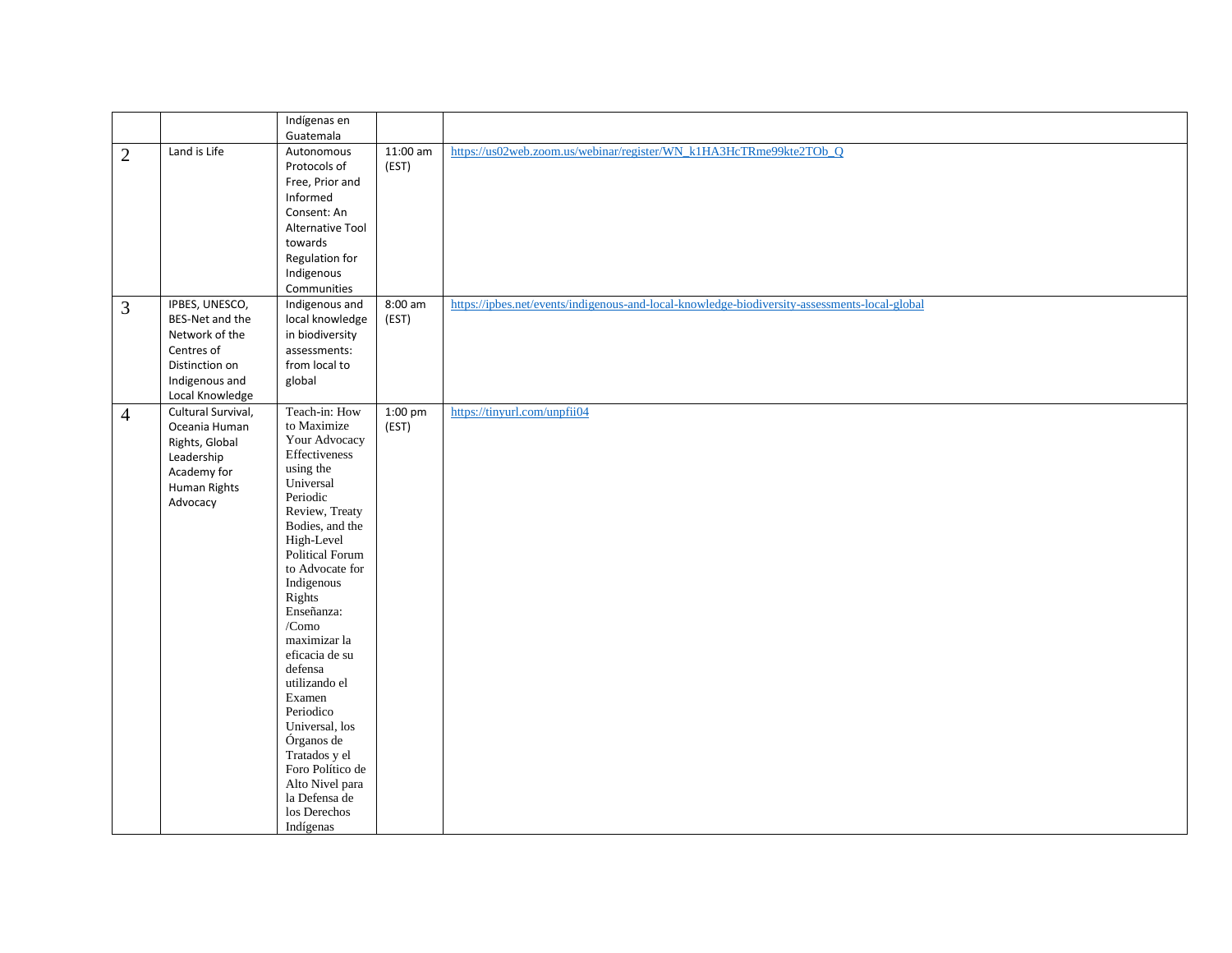| 5              | International             | Protection of        | 3 pm     | https://us02web.zoom.us/j/86566298521?pwd=a3E2d0pOT0lmSXFjTU90OFZMQTRwQT09                                |
|----------------|---------------------------|----------------------|----------|-----------------------------------------------------------------------------------------------------------|
|                | Committee for the         | Indigenous           | (EST)    |                                                                                                           |
|                | <b>Indigenous Peoples</b> | Rights in the        |          |                                                                                                           |
|                | of the Americas           | <b>Green Energy</b>  |          |                                                                                                           |
|                |                           | Transition:          |          |                                                                                                           |
|                |                           | <b>Current Case</b>  |          |                                                                                                           |
|                |                           | Studies in<br>Mexico |          |                                                                                                           |
|                | <b>United Nations</b>     | Carbon finance       | 12:00 pm | https://undp.zoom.us/meeting/register/tZIlc-2prD4tHdLl0y0mF5W7V_gdB5R3j_Hz                                |
| 6              | Development               | for the forest       | (EST)    |                                                                                                           |
|                | Programme                 | sector in the        |          |                                                                                                           |
|                |                           | context of           |          |                                                                                                           |
|                |                           | Achieving the        |          |                                                                                                           |
|                |                           | Goals of the         |          |                                                                                                           |
|                |                           | Paris                |          |                                                                                                           |
|                |                           | Agreement: A         |          |                                                                                                           |
|                |                           | training &           |          |                                                                                                           |
|                |                           | dialogue with        |          |                                                                                                           |
|                |                           | Indigenous           |          |                                                                                                           |
|                | IPAF Board, FIMI,         | Peoples              | 11:00-   | https://www.ifad.org/en/web/latest/-/ifad-at-the-2022-united-nations-permanent-forum-on-indigenous-issues |
| $\overline{7}$ |                           | Indigenous           |          |                                                                                                           |
|                | Samburu Women             | Peoples'             | 12:15    |                                                                                                           |
|                | Trust, Tebtebba,          | solutions for        | (EST)    |                                                                                                           |
|                | Swedish                   | climate              | 17:00-   |                                                                                                           |
|                | International             | action:              | 18:15    |                                                                                                           |
|                | Development               | Announcing           | Rome     |                                                                                                           |
|                | Cooperation               | the sixth call       | time     |                                                                                                           |
|                | Agency (Sida),            | for proposals        |          |                                                                                                           |
|                | Packard                   | of the               | Intepret |                                                                                                           |
|                | Foundation,               | Indigenous           | ation:   |                                                                                                           |
|                | IFAD's                    | Peoples              | English, |                                                                                                           |
|                | Indigenous                | Assistance           | French   |                                                                                                           |
|                | Peoples Team              | Facility (IPAF)      | and      |                                                                                                           |
|                |                           |                      | Spanish  |                                                                                                           |
| 8              | Indigenous                | Launch of the        | 4 May,   | https://www.ifad.org/en/web/latest/-/ifad-at-the-2022-united-nations-permanent-forum-on-indigenous-issues |
|                | Partnership for           | Sustainable          | $12:45-$ |                                                                                                           |
|                | Agrobiodiversity          | and Resilient        | 14:00    |                                                                                                           |
|                | and Food                  | Indigenous           | New      |                                                                                                           |
|                | Sovereignty (TIP),        | Peoples' Food        | York     |                                                                                                           |
|                | Canada, Steering          | Systems for          | $Time -$ |                                                                                                           |
|                | Committee of              | Improved             | 18:45-   |                                                                                                           |
|                | the Indigenous            | Nutrition            | 20:00    |                                                                                                           |
|                | Peoples' Forum            | digital toolbox      | Rome     |                                                                                                           |
|                | at IFAD, IFAD's           |                      | Time     |                                                                                                           |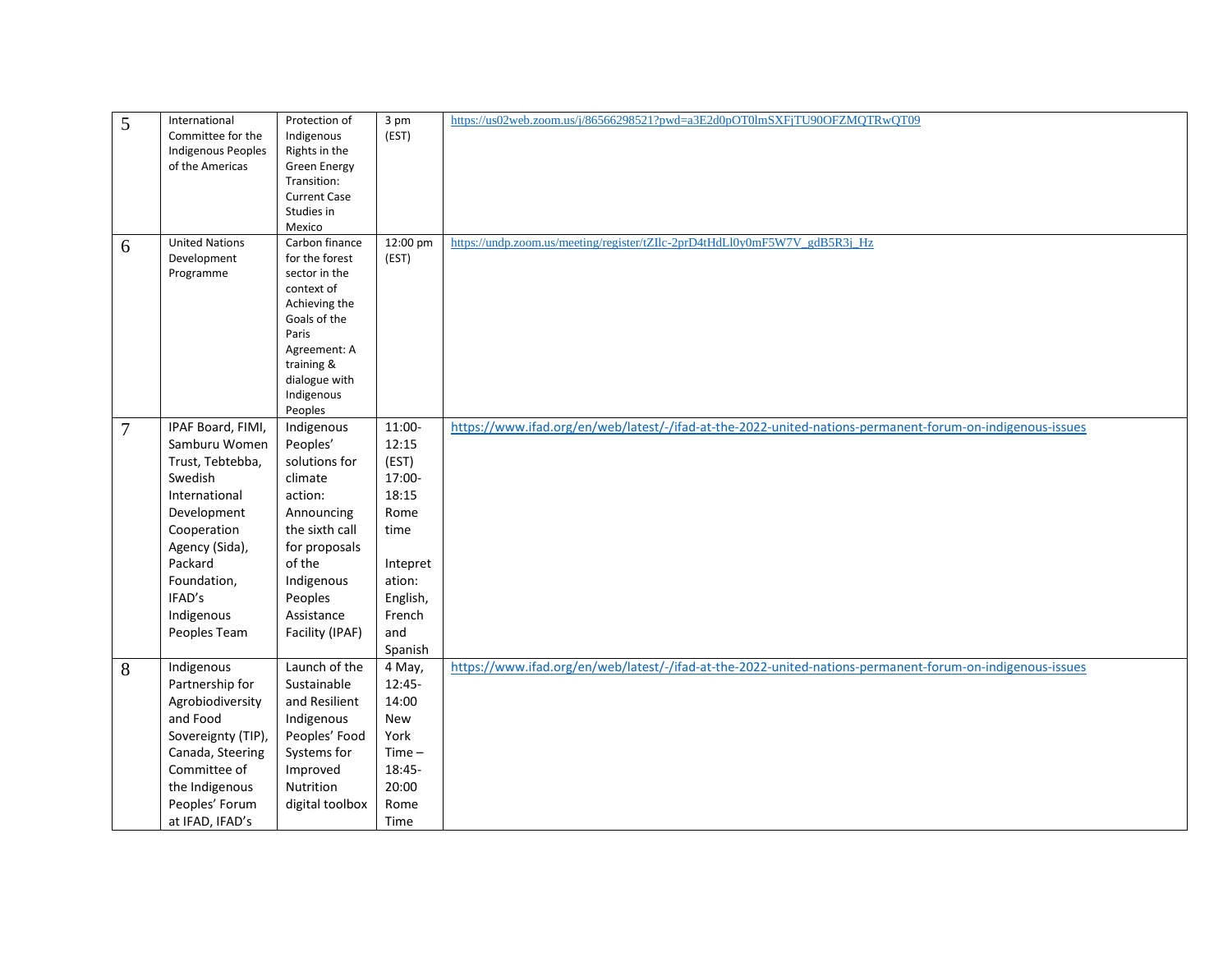|    | Environment,              |                | <b>Intepret</b> |                                                                                                                                                   |
|----|---------------------------|----------------|-----------------|---------------------------------------------------------------------------------------------------------------------------------------------------|
|    | Climate, Gender           |                | ation:          |                                                                                                                                                   |
|    | and Social                |                | English,        |                                                                                                                                                   |
|    | <b>Inclusion Division</b> |                | French          |                                                                                                                                                   |
|    |                           |                | and             |                                                                                                                                                   |
|    |                           |                | Spanish         |                                                                                                                                                   |
| 9  | Conservation              | Negotiations   | 10:00           | https://us02web.zoom.us/j/86016698747                                                                                                             |
|    | International             | for IPLCs: A   | am              |                                                                                                                                                   |
|    |                           | New Resource   | (EST)           |                                                                                                                                                   |
|    |                           | for            |                 |                                                                                                                                                   |
|    |                           | Communities    |                 |                                                                                                                                                   |
| 10 | International             | Challenging    | 10:00           | https://www.google.com/url?q=https://fordham.zoom.us/j/85883680351&sa=D&source=calendar&ust=1650307517485698&                                     |
|    | Federation of             | government     | am              | usg=AOvVaw1Abl3RB3IQbrHGcsEkBo w                                                                                                                  |
|    | Social Workers            | intrusion into | (EST)           |                                                                                                                                                   |
|    |                           | the lives of   |                 |                                                                                                                                                   |
|    |                           | Indigenous     |                 |                                                                                                                                                   |
|    |                           | women:         |                 |                                                                                                                                                   |
|    |                           | Rectifying     |                 |                                                                                                                                                   |
|    |                           | violations of  |                 |                                                                                                                                                   |
|    |                           | free, prior,   |                 |                                                                                                                                                   |
|    |                           | and informed   |                 |                                                                                                                                                   |
|    |                           | consent        |                 |                                                                                                                                                   |
| 11 | The Union of              | Implementing   | 12:00           | https://kmnsoyuz.ru/zoom                                                                                                                          |
|    | Indigenous                | FPIC:          | pm              |                                                                                                                                                   |
|    | Peoples SOYUZ             | Building the   | (EST)           |                                                                                                                                                   |
|    |                           | Capacity and   |                 |                                                                                                                                                   |
|    |                           | Experience of  | English         |                                                                                                                                                   |
|    |                           | Indigenous     | and             |                                                                                                                                                   |
|    |                           | peoples        | Russian         |                                                                                                                                                   |
|    |                           |                |                 |                                                                                                                                                   |
|    |                           |                |                 |                                                                                                                                                   |
| 12 | <b>IFSW</b>               | Challenging    | 10:00           | https://www.google.com/url?q=https://fordham.zoom.us/j/85883680351&sa=D&source=calendar&ust=1650307517485698&usg=AOvVaw1Ab<br>I3RB3IQbrHGcsEkBo_w |
|    |                           | government     | am              |                                                                                                                                                   |
|    |                           | intrusion into | (EST)           |                                                                                                                                                   |
|    |                           | the lives of   |                 |                                                                                                                                                   |
|    |                           | Indigenous     |                 |                                                                                                                                                   |
|    |                           | women:         |                 |                                                                                                                                                   |
|    |                           | Rectifying     |                 |                                                                                                                                                   |
|    |                           | violations of  |                 |                                                                                                                                                   |
|    |                           | free, prior,   |                 |                                                                                                                                                   |
|    |                           | and informed   |                 |                                                                                                                                                   |
|    |                           | consent        |                 |                                                                                                                                                   |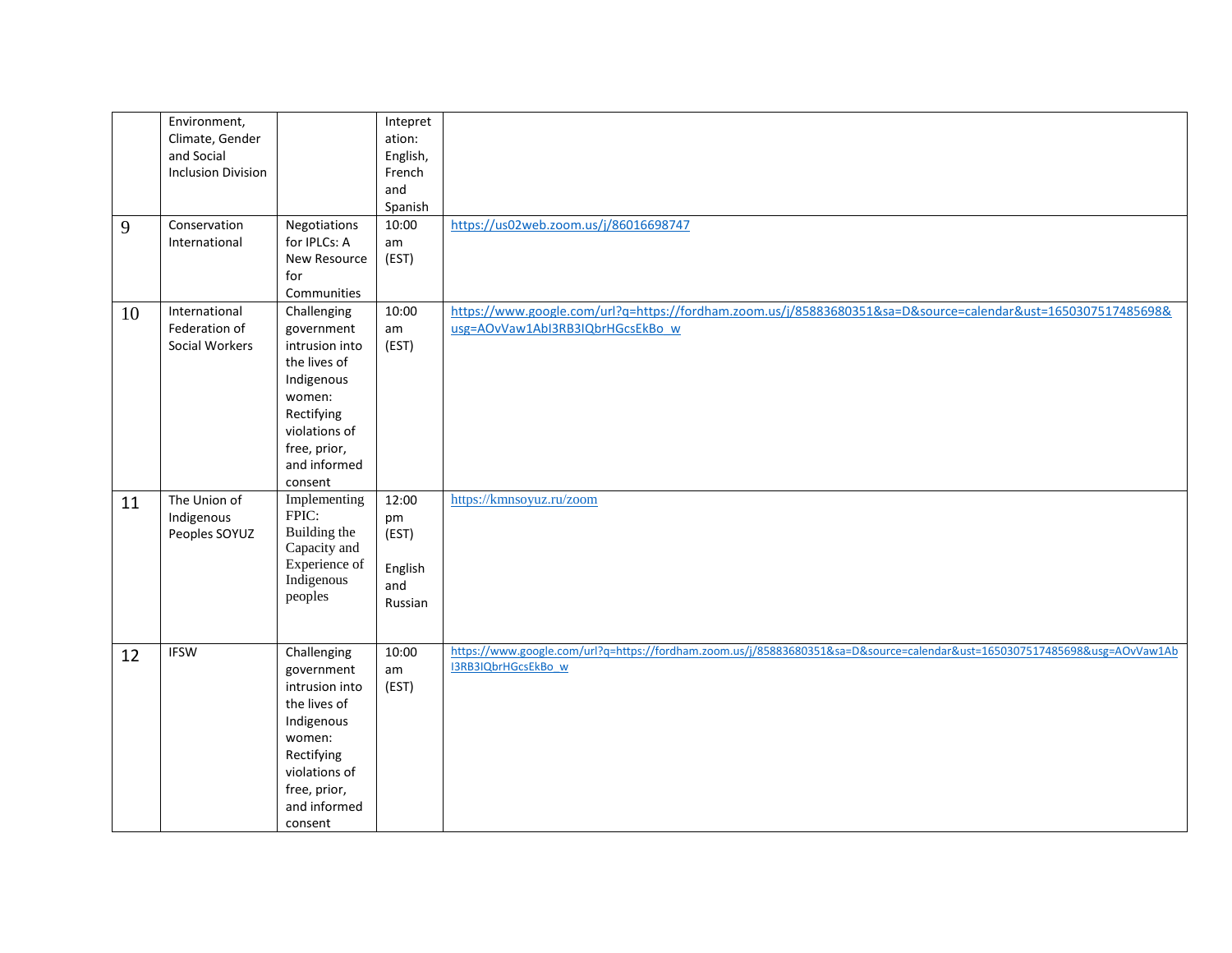| 13 | Government of    | Enhanced              | 10:00 | https://isc-sac-gc-ca.zoom.us/meeting/register/tZEqce2pqzoqEtR6ERgnZCYz1_SU-h7nFtNS                        |
|----|------------------|-----------------------|-------|------------------------------------------------------------------------------------------------------------|
|    | Canada and the   | Participation         | am    |                                                                                                            |
|    | Indigenous       | Regional              | (EST) |                                                                                                            |
|    | Temporary        | Consultation          |       |                                                                                                            |
|    | Committee on     | - Arctic              |       |                                                                                                            |
|    | Enhanced         |                       |       |                                                                                                            |
|    | Participation    |                       |       |                                                                                                            |
| 14 | International    | Protection of         | 03:00 | https://us06web.zoom.us/j/81430585268?pwd=Vlc3bTdvR2ISOVFvQ0VJMzR2b0VrZz09                                 |
|    | Committee for    | Indigenous            | pm    |                                                                                                            |
|    | the Indigenous   | Rights in the         | (EST) |                                                                                                            |
|    | Peoples of the   | <b>Green Energy</b>   |       |                                                                                                            |
|    | Americas         | Transition:           |       |                                                                                                            |
|    |                  | <b>Current Case</b>   |       |                                                                                                            |
|    |                  | Studies in            |       |                                                                                                            |
|    |                  | Mexico                |       |                                                                                                            |
| 15 | SOS/IFI/USPG     | Massacres             | 09:00 | https://www.eventbrite.co.uk/e/massacres-continue-in-the-philippines-the-new-bataan-5-tickets-330085002127 |
|    |                  | Continue in           | am    |                                                                                                            |
|    |                  | the                   | (EST) |                                                                                                            |
|    |                  | Philippines:          |       |                                                                                                            |
|    |                  | The New               |       |                                                                                                            |
|    |                  | <b>Bataan Five</b>    |       |                                                                                                            |
| 16 | The Rev Dr Brad  | "All Our              | 12:00 | https://us02web.zoom.us/j/89851349930                                                                      |
|    | Hauff, Missioner | <b>Relatives Live</b> | pm    |                                                                                                            |
|    | for Indigenous   | as One: Faith-        | (EST) |                                                                                                            |
|    | Ministries, The  | based                 |       |                                                                                                            |
|    | Episcopal Church | Indigenous            |       |                                                                                                            |
|    |                  | Conversation          |       |                                                                                                            |
|    |                  | at the PFII           |       |                                                                                                            |
|    |                  | 21st session"         |       |                                                                                                            |
| 17 | The Reverend Dr. | "All Our              | 01:00 | https://us02web.zoom.us/j/89851349930                                                                      |
|    | Brad Hauff,      | <b>Relatives Live</b> | pm    |                                                                                                            |
|    | Missioner for    | as One: Multi-        | (EST) |                                                                                                            |
|    | Indigenous       | Faith Worship         |       |                                                                                                            |
|    | Ministries, The  | Service at the        |       |                                                                                                            |
|    | Episcopal Church | PFII 21st             |       |                                                                                                            |
|    |                  | Session"              | 07:00 | https://uwaterloo.zoom.us/meeting/register/tJYudO6trz0qGtIYfF0WV6EQeobhG9mVzv_w                            |
| 18 | Shinnecock.org   | Indigenous            |       |                                                                                                            |
|    |                  | Knowledges            | pm    |                                                                                                            |
|    |                  | and Rights of         | (EST) |                                                                                                            |
|    |                  | Mother Earth:         |       |                                                                                                            |
|    |                  | An                    |       |                                                                                                            |
|    |                  | Introduction          |       |                                                                                                            |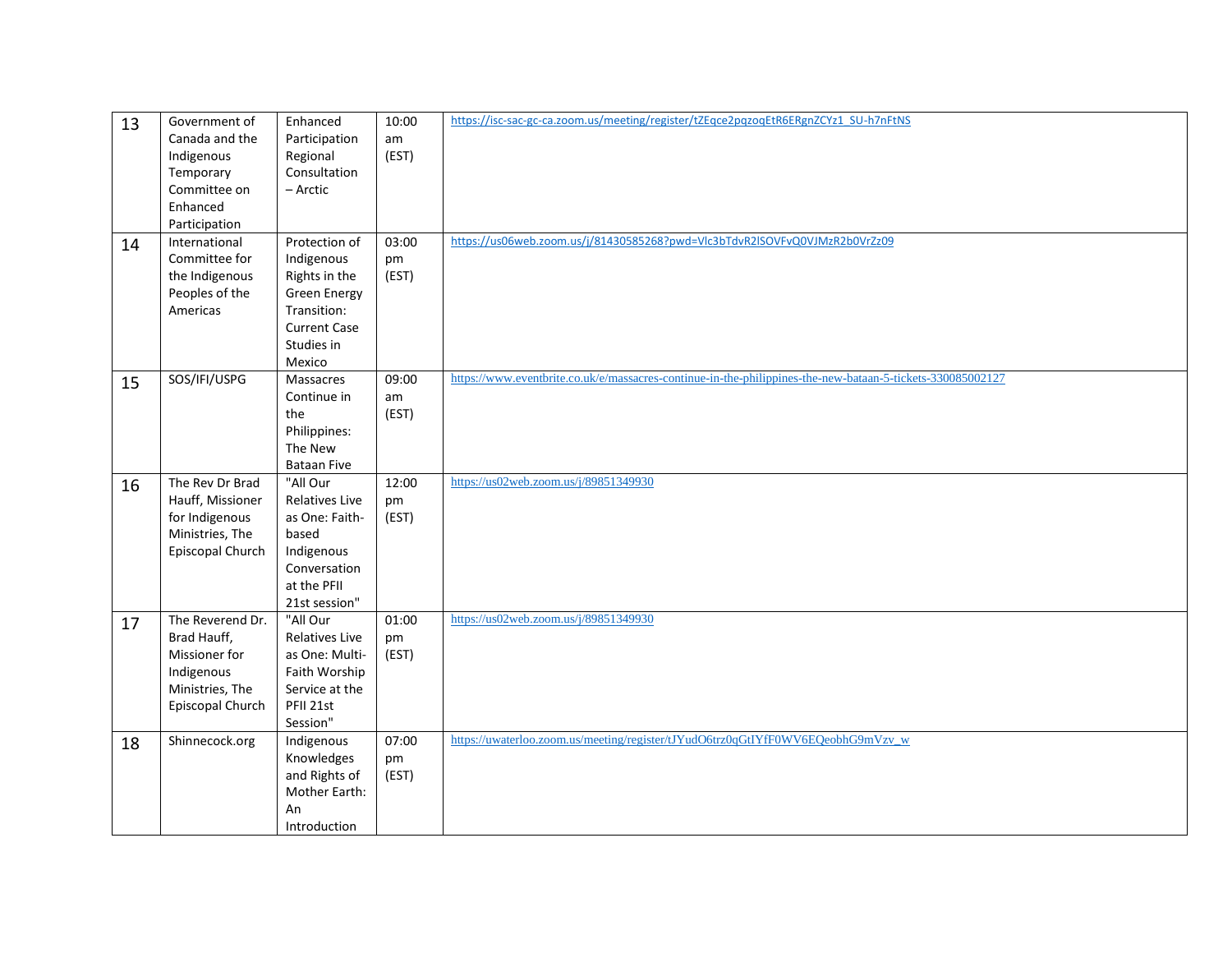|                |                                                                                                                                                                                                                                        | to the                                                                                                                                                                                                                                                                                                                            |                                                                                                                                          |                                                                                                           |
|----------------|----------------------------------------------------------------------------------------------------------------------------------------------------------------------------------------------------------------------------------------|-----------------------------------------------------------------------------------------------------------------------------------------------------------------------------------------------------------------------------------------------------------------------------------------------------------------------------------|------------------------------------------------------------------------------------------------------------------------------------------|-----------------------------------------------------------------------------------------------------------|
|                |                                                                                                                                                                                                                                        | Ecological                                                                                                                                                                                                                                                                                                                        |                                                                                                                                          |                                                                                                           |
|                |                                                                                                                                                                                                                                        | Jurisprudence                                                                                                                                                                                                                                                                                                                     |                                                                                                                                          |                                                                                                           |
|                |                                                                                                                                                                                                                                        | Monitor                                                                                                                                                                                                                                                                                                                           |                                                                                                                                          |                                                                                                           |
|                |                                                                                                                                                                                                                                        |                                                                                                                                                                                                                                                                                                                                   |                                                                                                                                          | Thursday, 5 May 2022                                                                                      |
| 1              | <b>Steering Committee</b><br>of the Indigenous<br>Peoples' Forum at<br>IFAD, IFAD's<br>Environment,<br>Climate, Gender<br>and Social<br>Inclusion Division,<br><b>International Work</b><br>Group for<br>Indigenous<br>Affairs (IWGIA) | <b>Seeking Free</b><br>Prior and<br>Informed<br>Consent to<br>promote<br>Indigenous<br>Peoples-driven<br>pathways                                                                                                                                                                                                                 | 5 May,<br>$12:30-$<br>13:45<br>(EST)<br>$17:30-$<br>18:45<br>Rome<br>time<br>Interpreta<br>tion:<br>English,<br>French<br>and<br>Spanish | https://www.ifad.org/en/web/latest/-/ifad-at-the-2022-united-nations-permanent-forum-on-indigenous-issues |
| $\overline{2}$ | Cultural Survival,<br>Suffolk University<br>Law School                                                                                                                                                                                 | What does the<br>Indigenous<br>Maya Kaqchikel<br>Peoples of<br>Sumpango vs.<br>Guatemala<br>decision mean<br>for Indigenous<br>media in Latin<br>America?/¿Que<br>significa la<br>decisión de los<br>Pueblos<br>Indígenas Maya<br>Kaqchikel de<br>Sumpango vs.<br>Guatemala para<br>los medios<br>Indigenas en<br>América Latina? | $11:15$ am<br>(EST)                                                                                                                      | https://tinyurl.com/unpfii5                                                                               |
| $\overline{3}$ | <b>FILAC</b>                                                                                                                                                                                                                           | Los Pueblos<br>Indígenas y la<br>Gobernanza de<br><b>Bosques</b>                                                                                                                                                                                                                                                                  | 11:30 am<br>(EST)                                                                                                                        | https://filac-org.zoom.us/webinar/register/WN_1KiKIlwWRj2bMXtW-Wv3aw                                      |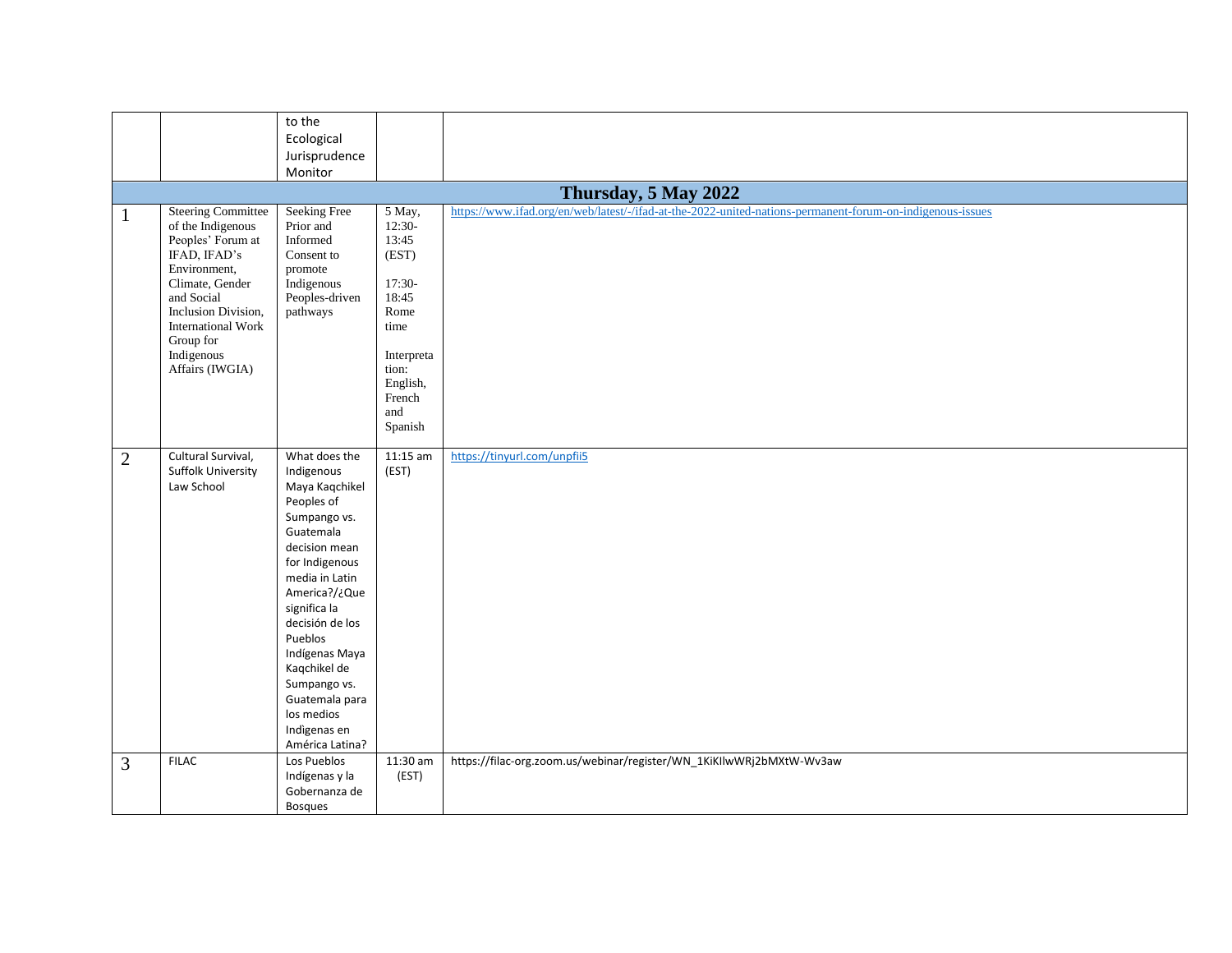| $\overline{4}$<br>5      | Colorado School of<br>Law/Native<br>American Rights<br>Fund<br><b>First Peoples</b>                          | are Human<br>Rights:<br>Participating in<br>the<br>International<br>Decade of<br>Indigenous<br>Languages                                                                     | (EST)                                    |                                                                                                                                                     |
|--------------------------|--------------------------------------------------------------------------------------------------------------|------------------------------------------------------------------------------------------------------------------------------------------------------------------------------|------------------------------------------|-----------------------------------------------------------------------------------------------------------------------------------------------------|
|                          |                                                                                                              |                                                                                                                                                                              |                                          |                                                                                                                                                     |
|                          |                                                                                                              |                                                                                                                                                                              |                                          |                                                                                                                                                     |
|                          |                                                                                                              |                                                                                                                                                                              |                                          |                                                                                                                                                     |
|                          |                                                                                                              |                                                                                                                                                                              |                                          |                                                                                                                                                     |
|                          |                                                                                                              |                                                                                                                                                                              |                                          |                                                                                                                                                     |
|                          |                                                                                                              |                                                                                                                                                                              |                                          |                                                                                                                                                     |
|                          |                                                                                                              |                                                                                                                                                                              |                                          |                                                                                                                                                     |
|                          |                                                                                                              |                                                                                                                                                                              |                                          |                                                                                                                                                     |
|                          |                                                                                                              | Indigenous                                                                                                                                                                   | 1:30 pm                                  | https://www.colorado.edu/program/fpw/2022/04/08/unpfii-2022-side-events-indigenous-led-transition-minerals-panel-and-fpic-leadership                |
|                          | Worldwide,                                                                                                   | Solutions                                                                                                                                                                    | (EST)                                    |                                                                                                                                                     |
|                          | Cultural Survival,                                                                                           | toward the New                                                                                                                                                               |                                          |                                                                                                                                                     |
|                          | Batani, Earthworks,                                                                                          | Energy                                                                                                                                                                       |                                          |                                                                                                                                                     |
|                          | & Society for                                                                                                | Economy:                                                                                                                                                                     |                                          |                                                                                                                                                     |
|                          | Threatened                                                                                                   | Transition                                                                                                                                                                   |                                          |                                                                                                                                                     |
|                          | Peoples                                                                                                      | Minerals,                                                                                                                                                                    |                                          |                                                                                                                                                     |
|                          |                                                                                                              | Mining, and                                                                                                                                                                  |                                          |                                                                                                                                                     |
|                          |                                                                                                              | <b>FPIC</b>                                                                                                                                                                  |                                          |                                                                                                                                                     |
|                          | FAO Indigenous                                                                                               | Collective and                                                                                                                                                               | 12:00 pm                                 | https://fao.zoom.us/webinar/register/WN_YE1rjHk-QW-QgBys9d82ag                                                                                      |
| 6                        |                                                                                                              | tenure rights                                                                                                                                                                | (EST)                                    |                                                                                                                                                     |
|                          | Peoples                                                                                                      |                                                                                                                                                                              |                                          |                                                                                                                                                     |
|                          |                                                                                                              | for sustainable                                                                                                                                                              |                                          |                                                                                                                                                     |
|                          |                                                                                                              | Indigenous                                                                                                                                                                   |                                          |                                                                                                                                                     |
|                          |                                                                                                              | Peoples food                                                                                                                                                                 |                                          |                                                                                                                                                     |
|                          |                                                                                                              | and knowledge                                                                                                                                                                |                                          |                                                                                                                                                     |
|                          |                                                                                                              |                                                                                                                                                                              |                                          |                                                                                                                                                     |
|                          |                                                                                                              |                                                                                                                                                                              |                                          |                                                                                                                                                     |
|                          |                                                                                                              |                                                                                                                                                                              |                                          |                                                                                                                                                     |
|                          |                                                                                                              |                                                                                                                                                                              |                                          |                                                                                                                                                     |
|                          |                                                                                                              |                                                                                                                                                                              |                                          |                                                                                                                                                     |
|                          |                                                                                                              |                                                                                                                                                                              |                                          |                                                                                                                                                     |
|                          |                                                                                                              |                                                                                                                                                                              |                                          |                                                                                                                                                     |
|                          |                                                                                                              |                                                                                                                                                                              |                                          |                                                                                                                                                     |
|                          |                                                                                                              |                                                                                                                                                                              |                                          |                                                                                                                                                     |
|                          |                                                                                                              |                                                                                                                                                                              |                                          |                                                                                                                                                     |
|                          |                                                                                                              |                                                                                                                                                                              |                                          |                                                                                                                                                     |
|                          |                                                                                                              | System                                                                                                                                                                       |                                          |                                                                                                                                                     |
|                          | UFER-United for                                                                                              | HATARISHUN:                                                                                                                                                                  | 3:00 pm                                  |                                                                                                                                                     |
|                          |                                                                                                              | Indigenous                                                                                                                                                                   |                                          |                                                                                                                                                     |
|                          |                                                                                                              | Women                                                                                                                                                                        |                                          |                                                                                                                                                     |
|                          | Grail                                                                                                        | Standing                                                                                                                                                                     |                                          |                                                                                                                                                     |
|                          |                                                                                                              | Together                                                                                                                                                                     |                                          |                                                                                                                                                     |
|                          | The Norwegian                                                                                                | Human Rights                                                                                                                                                                 | 8:00 am                                  | https://www.nhri.no/en/kalender/human-rights-protection-against-interference-in-traditional-sami-areas-iccpr-article-27-in-a-sami-context/          |
|                          | National Human                                                                                               | Protection                                                                                                                                                                   | (EST)                                    |                                                                                                                                                     |
|                          |                                                                                                              | against                                                                                                                                                                      |                                          |                                                                                                                                                     |
|                          | and the Sami                                                                                                 | Interference in                                                                                                                                                              |                                          |                                                                                                                                                     |
|                          |                                                                                                              |                                                                                                                                                                              |                                          |                                                                                                                                                     |
|                          | Parliament of                                                                                                | <b>Traditional Sami</b>                                                                                                                                                      |                                          |                                                                                                                                                     |
| $\overline{7}$<br>8<br>9 | Congress of<br><b>Aboriginal Peoples</b><br><b>Equity and Ending</b><br>Racism and The<br>Rights Institution | systems in the<br>context of the<br>10th<br>anniversary of<br>the VGGT and<br>the IYAFA 2022<br>Crisis in<br>Corrections:<br>Indigenous<br>Peoples in the<br>Canadian Prison | 11:00 am<br>(EST)<br>to 4:30<br>pm (EST) | https://us02web.zoom.us/webinar/register/WN_8flxcEdmTte3FWDJy9NasQ<br>https://us06web.zoom.us/meeting/register/tZEpcu2vrzooEtZKQB-sfEI3XokLAOHI_Qpa |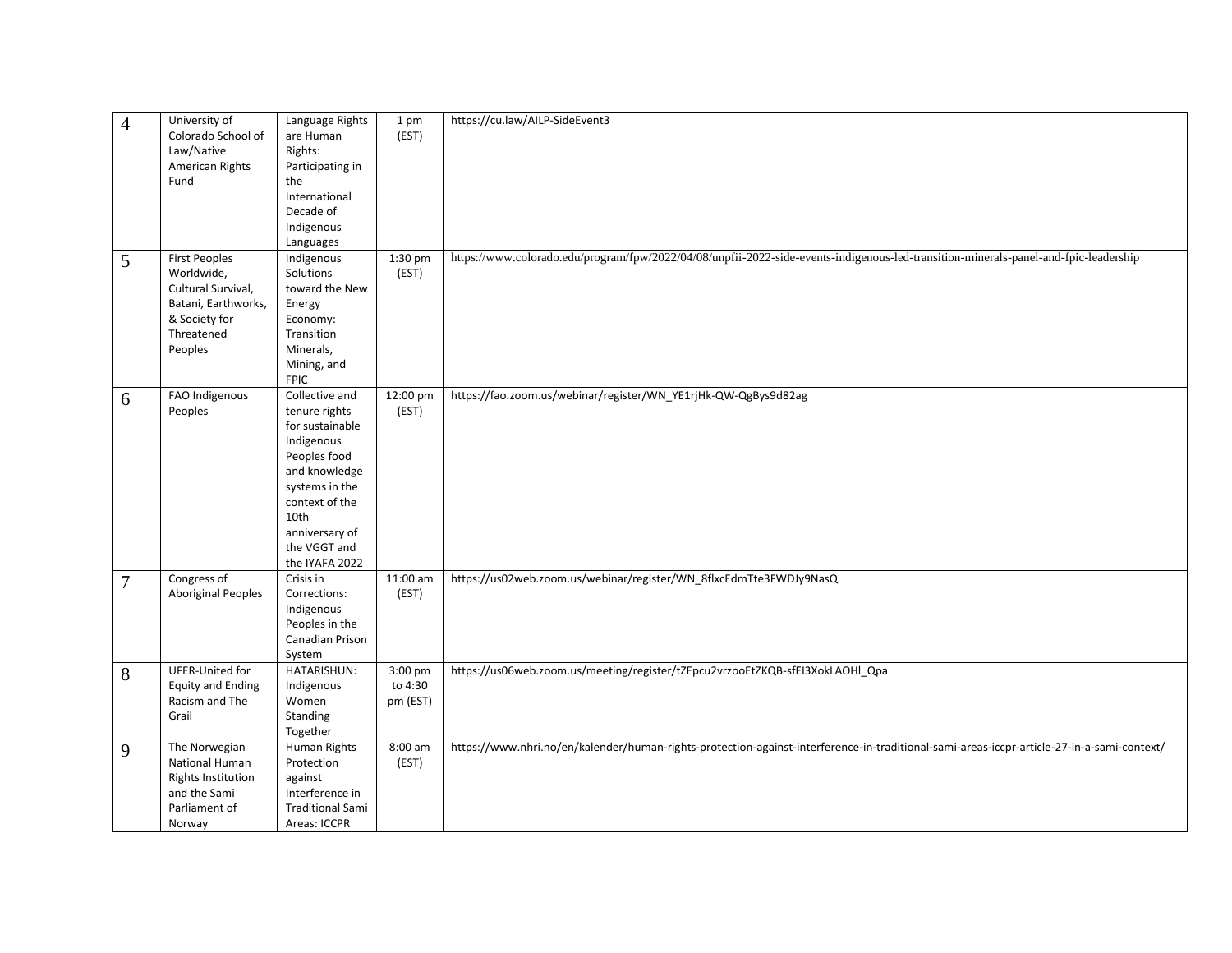|    |                    | Article 27 in a  |          |                                                                                                           |
|----|--------------------|------------------|----------|-----------------------------------------------------------------------------------------------------------|
|    |                    | Sami Context     |          |                                                                                                           |
| 10 | <b>IFAD</b>        | Indigenous       | 11:00 am | https://www.ifad.org/en/web/latest/-/ifad-at-the-2022-united-nations-permanent-forum-on-indigenous-issues |
|    |                    | Peoples'         | (EST)    |                                                                                                           |
|    |                    | solutions for    |          |                                                                                                           |
|    |                    | climate action:  |          |                                                                                                           |
|    |                    | Launch of the    |          |                                                                                                           |
|    |                    | sixth call for   |          |                                                                                                           |
|    |                    | proposals of the |          |                                                                                                           |
|    |                    | Indigenous       |          |                                                                                                           |
|    |                    | Peoples          |          |                                                                                                           |
|    |                    | Assistance       |          |                                                                                                           |
|    |                    | Facility (IPAF)  |          |                                                                                                           |
| 11 | <b>IFAD</b>        | Indigenous       | 1:00 pm  | https://www.ifad.org/en/web/latest/-/ifad-at-the-2022-united-nations-permanent-forum-on-indigenous-issues |
|    |                    | Peoples-driven   | (EST)    |                                                                                                           |
|    |                    | pathways: Free   |          |                                                                                                           |
|    |                    | Prior and        |          |                                                                                                           |
|    |                    | Informed         |          |                                                                                                           |
|    |                    | Consent          |          |                                                                                                           |
|    |                    | experiences in   |          |                                                                                                           |
|    |                    | rural            |          |                                                                                                           |
|    |                    | development      |          |                                                                                                           |
|    |                    | projects         |          |                                                                                                           |
| 12 | Organización       | Portadores de    | 11:00 am | https://us02web.zoom.us/j/86393983248                                                                     |
|    | Nacional de los    | conocimiento     | (EST)    |                                                                                                           |
|    | Pueblos Indígenas  | para la vida en  |          |                                                                                                           |
|    | de la Amazonía     | el planeta:      |          |                                                                                                           |
|    | Colombiana         | aportes de los   |          |                                                                                                           |
|    | (OPIAC),           | pueblos          |          |                                                                                                           |
|    | Confederación de   | indígenas de la  |          |                                                                                                           |
|    | Nacionalidades     | Amazonía         |          |                                                                                                           |
|    | Indígenas de la    | frente a los     |          |                                                                                                           |
|    | Amazonía           | problemas        |          |                                                                                                           |
|    | Ecuatoriana        | globales sobre   |          |                                                                                                           |
|    | (Confeniae),       | el desarrollo    |          |                                                                                                           |
|    | Conselho Indígena  |                  |          |                                                                                                           |
|    | de Roraima (CIR),  |                  |          |                                                                                                           |
|    | Fundación Gaia     |                  |          |                                                                                                           |
|    | Amazonas,          |                  |          |                                                                                                           |
|    | Fundación          |                  |          |                                                                                                           |
|    | EcoCiencia, lepé - |                  |          |                                                                                                           |
|    | Instituto de       |                  |          |                                                                                                           |
|    | Pesquisa e         |                  |          |                                                                                                           |
|    | Formação Indígena  |                  |          |                                                                                                           |
| 13 | UNEP, the Global   | End plastic      | 09:00 am | https://www.unep.org/events/online-event/end-plastic-pollution-traditional-indigenous-and-local-knowledge |
|    | Partnership on     | pollution-       | (EST)    |                                                                                                           |
|    | Marine Litter      | traditional,     |          |                                                                                                           |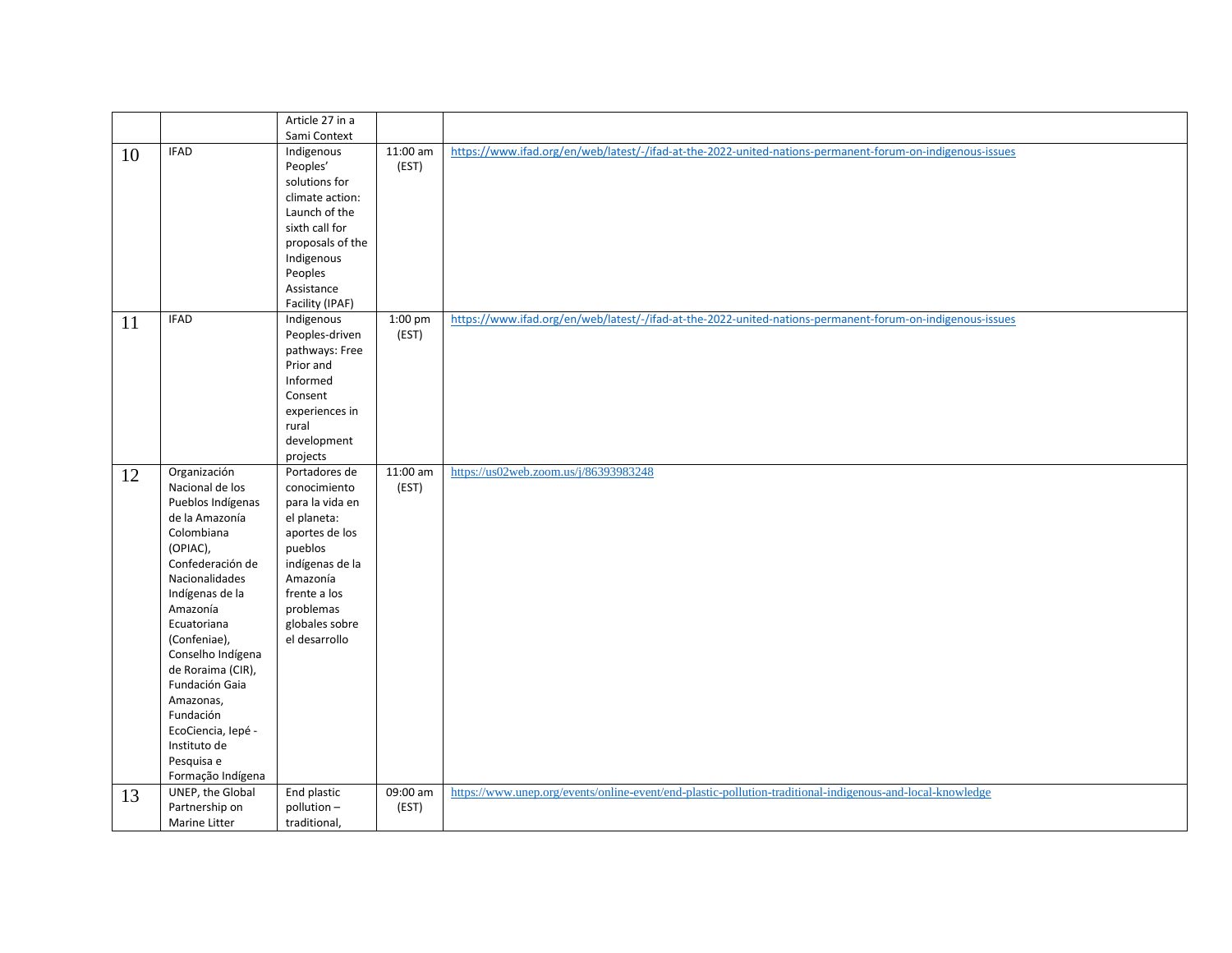|                | (GPML) and GRID-<br>Arendal                                                                                                                       | indigenous and<br>local knowledge                                                                                                                    |                     |                                                                                                           |
|----------------|---------------------------------------------------------------------------------------------------------------------------------------------------|------------------------------------------------------------------------------------------------------------------------------------------------------|---------------------|-----------------------------------------------------------------------------------------------------------|
|                |                                                                                                                                                   |                                                                                                                                                      |                     |                                                                                                           |
| 14             | Crimean Tatar<br>Resource Centre,<br>Mejlis of the<br>Crimean Tatar<br>people, Permanent<br>Mission of Ukraine<br>to the United<br><b>Nations</b> | Russia's military<br>aggression<br>against Ukraine:<br>impact on<br>indigenous<br>peoples                                                            | 01:30 pm<br>(EST)   | https://us02web.zoom.us/webinar/register/WN_VsVtAyPbS1u5nZpFmEFZ_w                                        |
| 15             | Summer Institute<br>of Linguistics                                                                                                                | Introducing<br>Alph Tiles: A<br>Free, Open<br>Source Way to<br>Create Literacy<br>Games in<br>Indigenous<br>Languages<br>(Android<br>phones/tablets) | 1:00 pm<br>(EST)    | https://sil.zoom.us/j/2209782539?pwd=RjAzeEozMk9veWU5aWZqMzltVzBqdz09                                     |
| 16             | MADRE and RLS<br>Delegation                                                                                                                       | Contributions<br>and Challenges<br>of Indigenous<br>Women<br>Regarding Free,<br>Prior and<br>Informed<br>Consent                                     | 09:00 am<br>(EST)   | https://us02web.zoom.us/webinar/register/WN_K0tQ9hKXSNa3s0ce4goOhQ                                        |
|                |                                                                                                                                                   |                                                                                                                                                      |                     | Friday, 6 May 2022                                                                                        |
| $\mathbf{1}$   | Kamakakūokalani<br>Center for<br><b>Hawaiian Studies</b>                                                                                          | Hawaiian<br>Ancestral<br>Knowledge:<br>Recovering<br>9,000 Pages of<br>Hawaiian<br>Genealogy!                                                        | $11:00$ am<br>(EST) | https://www.facebook.com/watch/499934716753219/316113160326785                                            |
| $\overline{2}$ | <b>IFAD</b>                                                                                                                                       | Launch of the<br>digital toolbox<br>on Sustainable<br>and Resilient<br>Indigenous<br>Peoples' Food<br>Systems for<br>Improved<br>Nutrition           | 11:30 am<br>(EST)   | https://www.ifad.org/en/web/latest/-/ifad-at-the-2022-united-nations-permanent-forum-on-indigenous-issues |